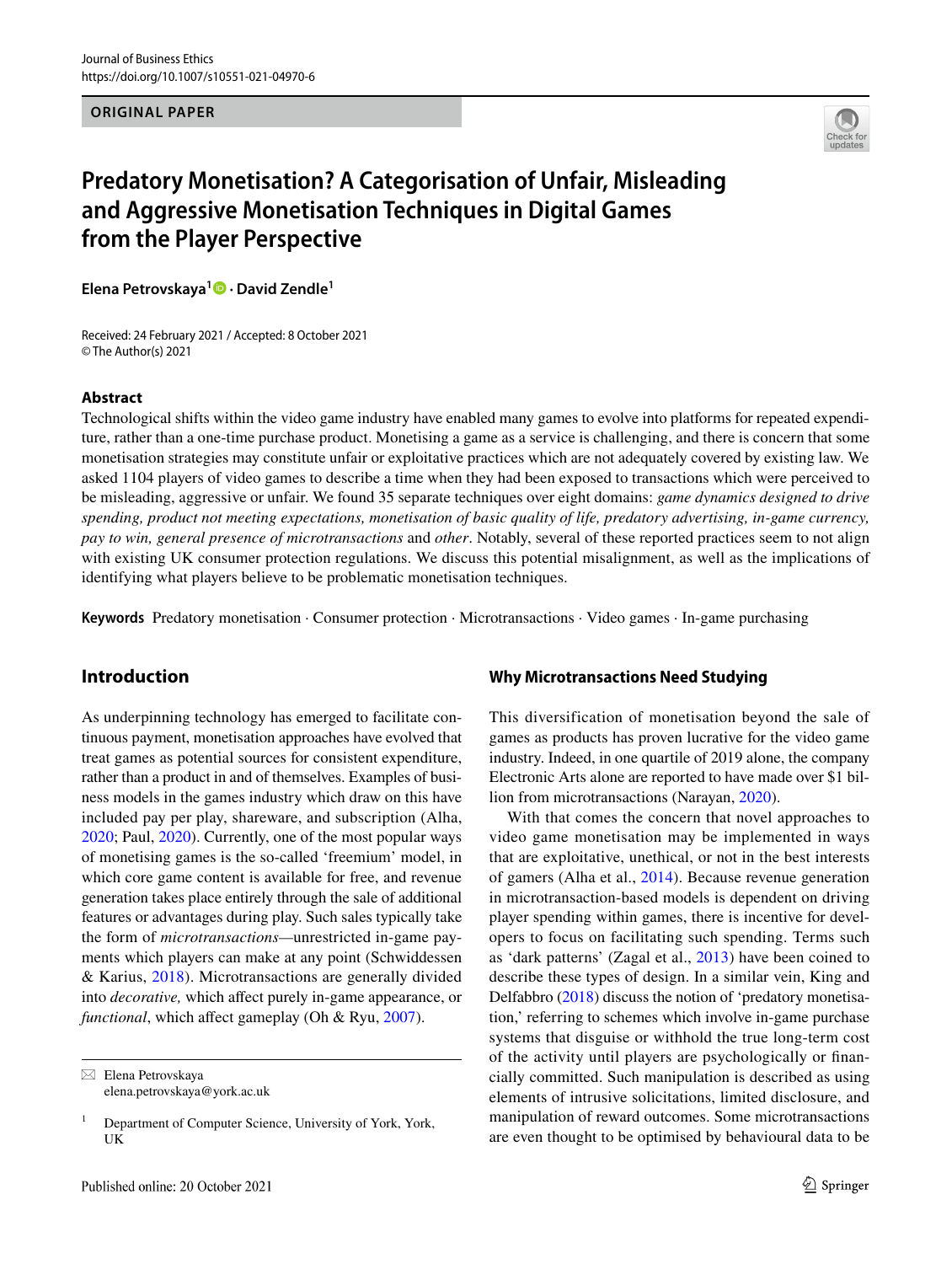personalised for incentivisation of specifc players (Delfabbro & King, [2020](#page-15-7)), a strategy which may have the potential to contribute to excessive spending, especially in vulnerable player demographics.

Understanding the efects of microtransactions in video games on players and whether/how they should be regulated is therefore crucial. Even in contrast to other media, "games are inherently more immersive than such activities because their interactivity means players actively shape their own experience" (Digital, Culture, Media and Sport—House of Commons, [2019\)](#page-15-8), and it is also widely acknowledged that there is potential for games to be misused (Etchells, [2019](#page-15-9)). Thus, games allow for extensive exposure to in-game payments, which has potential for longer-term effects.

This immersive property, coupled with design to encourage spending, may be a symptom of the convergence of video games and gambling. Properties of some microtransaction-based games, such as information asymmetry (in cases such as the above described use of player behavioural data to tailor spending promotion), have been found across gambling and betting systems. Furthermore, certain forms of microtransactions—loot boxes: items in video games that may be bought for real-world money, but which provide players with a randomised reward of uncertain value (Zendle et al., [2019\)](#page-16-1)—have already been linked to problem gambling (e.g. Zendle & Cairns, [2018\)](#page-16-2), and currently there is not enough information about the game monetisation landscape to conclude whether this may also be true for other types of microtransactions. If in-game purchases are indeed bringing gaming closer to gambling, this could be problematic for player wellbeing across a number of life domains.

#### **Regulation of In‑Game Purchases**

The microtransaction which has received the most regulatory attention to date internationally is loot boxes, because of their above discussed links to problem gambling. For example, Belgium considers games which include loot box systems subject to their gambling laws, and the Netherlands has asked games companies to remove loot boxes from their games or face fnes and bans should they refuse to do so. The topic is also under consideration in the United Kingdom, but so far has largely focussed on the gathering of evidence ('Loot boxes in video games—Call for evidence', [2020](#page-15-10)). Other microtransactions, such as pay to win mechanics, remain largely unconsidered (although the Advertising Standards Society has carried out investigations into gamerelated advertising, leading to certain games being asked to remove or change their adverts (BBC News, [2020\)](#page-15-11)). As such, currently, in-game purchases are not subject to signifcant bespoke regulation in the United Kingdom.

The most relevant existing regulation that may apply to the context of microtransactions is the Consumer Protection from Unfair Trading Regulations 2008 (hence 'Unfair Trading Regulations'), the aim of which is to protect consumers by prohibiting unfair, misleading, and aggressive business practices (*The Consumer Protection from Unfair Trading Regulations 2008*, [2008](#page-15-12)). Consumer protection refers to the idea that buyers should be safeguarded against unfair or exploitative marketplace practices (GOV.UK, [2020](#page-15-13)). Contravention of the Regulations may mean consumers engaged in a transaction because of processes outside of their own free will, and may also mean their experience of a product (in this context, of a game), is distorted or impacted negatively.

The way that these regulations intersect with contemporary monetisation in video games is, however, currently unclear, as is whether these regulations are sufficient and comprehensive enough for this complex and immersive type of media.

#### **Players as Stakeholders**

It seems likely that players of games themselves may provide a valuable resource in understanding the consequences of money-making in video games. Players regularly interact with in-game transactions, and therefore are likely to have in-depth understanding and nuanced perspectives on when these transactions might be considered misleading or unfair. Indeed, members of the player community themselves have attempted to build up informal classifcations of monetisation techniques (e.g. Shokrizade, [2013](#page-15-14)), indicating that such knowledge is important and interesting to players as well as the research community.

Furthermore, players have been used as a data source in previous research in the domain. Lin and Sun ([2011](#page-15-15)) carried out an analysis of forum data from two of the most popular game bulletin boards in Taiwan, as well as game magazines and player interviews, to understand how the free-to-play model may afect the player experience along dimensions of fairness, immersion, and others. Their fndings showed that this business model contributed to a shift of player self-perception in their relationship with games, as well as their perceptions of games and the communities which they attract. Similarly, Alha et al.'s ([2018](#page-15-16)) interview study asked 11 players about their perceptions and experiences of free-to-play games, and found that although as a whole, the model was not perceived negatively, certain aspects of in-game payments were seen as more problematic, for example, some players were conficted about payment for advancement.

Besides investigating player perspectives on in-game purchases, research has been conducted on defning the diferent forms that such purchases may take. For example, Windleharth and Lee ([2020\)](#page-15-17) recruited a sample to play 65 mobile games, and generated two taxonomies from this play: the types of transactions between game players and companies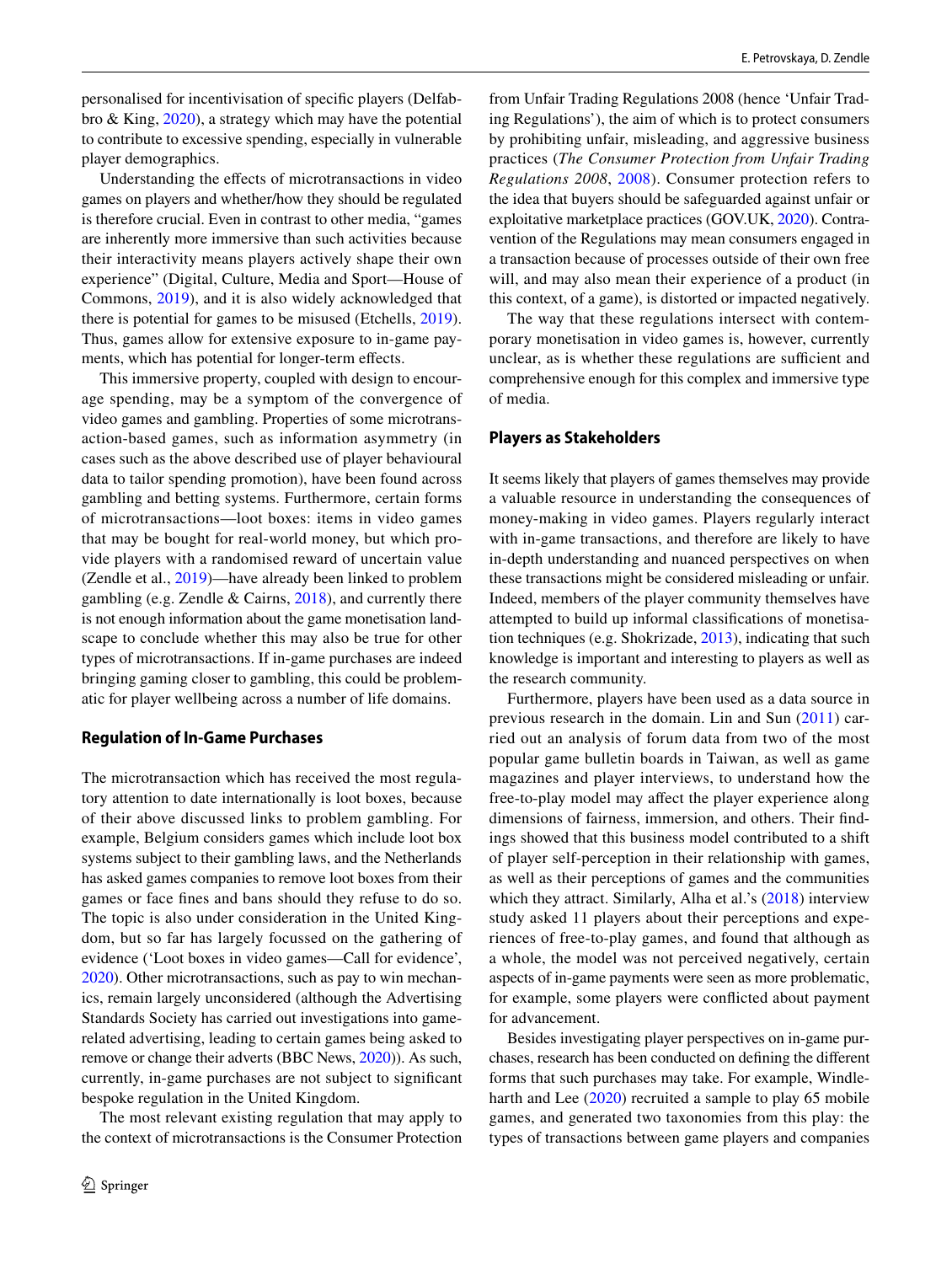that 'transfer or create value for the gamer owner', and a 'taxonomy of methods companies use to drive engagement and retention with mobile games'. Other work has included an examination of video game patents (King et al., [2019](#page-15-18)), and the examination of games from a design perspective to identify 'dark patterns' in the way monetisation has been implemented (Dahlan, [2020](#page-15-19); Zagal et al., [2013\)](#page-16-0). Hamari et al. ([2017](#page-15-20)) incorporated the players into their taxonomisation, constructing six in-game purchase motivation dimensions based on a survey of 519 people.

Our work continues the methodology of Hamari et al. [\(2017\)](#page-15-20) and builds on the research directions of Alha et al. [\(2018\)](#page-15-16) and Lin and Sun ([2011](#page-15-15)) by developing a taxonomy of player-perceived problematic in-game purchases through a qualitative survey of players. This also aligns with recent recommendations for doing policy-relevant research in psychological sciences to involve stakeholders for identifcation of problems (IJzerman et al., [2020](#page-15-21)). By drawing on player perspectives to characterise potentially problematic in-game microtransactions, we have access to information which would be difficult to glean externally, and are able to understand the consumer experience for games as a product.

As well as laying out a comprehensive landscape of microtransactions through player eyes, we used the UK's Unfair Trading Regulations as the basis for our defnition with the aim of understanding whether existing consumer protection laws are applicable in the video gaming domain.

## **Methodology**

We use the UK's Unfair Trading Regulations as the basis for our defnition: simply using the word 'problematic' when gathering player opinions would likely have led to a discrepancy in people's understanding. Operationalising 'problematic' in-game transactions as 'unfair', 'misleading' or 'aggressive' according to an established legal defnition provided a clear reference point. These three words were used when asking players in the survey about their experiences with in-game transactions to elicit responses.

According to the Regulations, a commercial practice is *unfair* if it "contravenes the requirements of professional diligence" and "materially distorts or is likely to materially distort the economic behaviour of the average consumer with regard to the product"—meaning it may afect consumer decisions regarding whether to purchase the product. In a similar vein, *misleading* practices involve using untruthful information for the presentation of a product, which is likely to impact consumer perception of the product and subsequently their decision. Misleading actions include misleading advertising, artifcial scarcity, false information, and misleading omissions, in the case of which certain information about the product is withheld. An *aggressive* tactic is one which "signifcantly impairs or is likely signifcantly to impair the average consumer's freedom of choice or conduct in relation to the product concerned through the use of harassment, coercion or undue infuence" and as such again "causes or is likely to cause him to take a transactional decision he would not have taken otherwise" (*The Consumer Protection from Unfair Trading Regulations 2008*, [2008\)](#page-15-12). In short, the Regulations outline practices according to which it is believed a consumer decision about whether to purchase a product is inappropriately afected by the provider of the product. A trader would be committing ofence by engaging in any of the above practices.

### **Design**

Data were collected through an online survey. Questions asked players about transactions they had encountered which they felt had *misled* them, and how that experience had made them feel, and then likewise about transactions which they felt had been *unfair or aggressive* towards them. As described above, these words were taken directly from the Unfair Trading Regulations. The questions were open, for example 'Think of any features you may have encountered in games, the end goal of which was a transaction of real money, that you feel misled you—*gave you the wrong idea or impression—*in order to promote the transaction'. The aim of this question was to gather information about as many techniques as possible. Some additional questions around game monetisation were also included but not used in the current analysis. Players were also asked how long they had been playing games, how often they played games, an example of a game they had been playing a lot recently and an example of a favourite game. Other background characteristics, such as age or gender, were not collected—we wanted to prioritise truthful and open discussion of monetisation experiences, and felt that asking for less anonymity may have impeded this. The full survey is available at tinyurl.com/predatorymon.

Note: as mentioned earlier in this text, loot boxes are already established in the literature as a potentially problematic form of video game transaction. In order to prevent respondents from focussing on this aspect of game monetisation, an initial question in the survey asked players to name games in which they had seen specifcally loot boxes. Prior to open-ended questions about problematic monetisation participants were then told "The next section will ask you about any in-game transactions you may have encountered *besides lootboxes*".

#### **Participants**

Participants were recruited using the discussion website Reddit and the social networking website Twitter. To ensure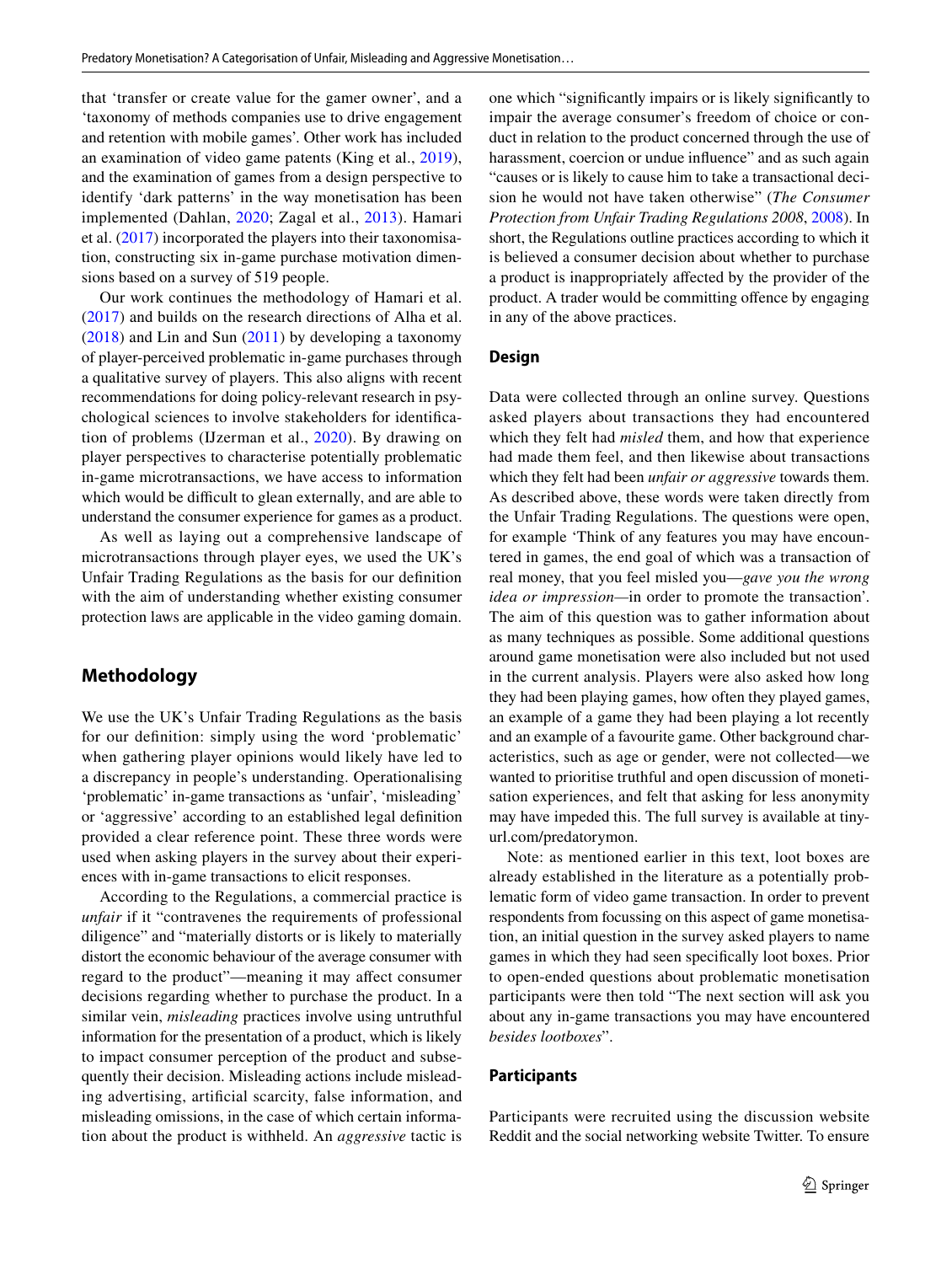we had a sample of players representing a wide breadth of games, we used a list of 100 most played Steam games, and 100 most played mobile games, and found the subReddits (special interest online bulletin boards) for all of these games. The moderators of all the individual subReddits were then contacted to ask for permission to post the survey. In the end, we were given permission to post on 50 game-specifc subReddits, of which 19 were mobile and the rest were PC. In addition to this, we were able to post on more general game-related subReddits: r/Steam, r/Twitch, r/PCMaster-Race, r/TrueGaming, r/MobileGaming, r/SampleSize. One must note that we did not restrict our game samples to freeto-play games only, as many paid games also incorporate microtransactions, and we were interested in problematic in-game purchases across *all* games. We also publicised the survey on Twitter. We believe this sampling frame allowed for a diverse sample of players of diferent games. The full list of subReddits is available at tinyurl.com/predatorymon.

In total, 1471 respondents completed the survey. After data cleaning and processing (as none of the questions were compulsory due to ethical considerations), 1104 were included in the analysis. It is of interest that respondents were highly engaged with this research: we received numerous positive comments and responses to the Reddit posts, as well as some direct emails sharing experiences and asking for the results when they were available. Several participants even offered to publicise the survey around their own networks.

### **Analysis**

Content analysis (Mayring, [2004](#page-15-22)) was used as an analysis method to identify patterns and classify the techniques presented by respondents into categories. Each mentioned technique was coded, regardless of how many were mentioned by each respondent, or in each utterance. Two coders, both of whom can be justifed as being experts in the monetisation domain, worked together to develop a categorisation. This was done by initially separate coding, with regular discussions. Once both coders had developed separate coding schemes, they met to merge the codes and resolve any discrepancies. This resulted in the development of a fnal shared categorisation system by the frst coder, which the second coder signalled their agreement with.

An independent rate (who had not been involved in the generation of the codebook but was familiar with the subject matter) coded a subset of the data (100 utterances) against the codebook. The same subset was coded by one of the original coders, and a Kappa score, a standardised measure of inter-rater reliability, was calculated. A Kappa statistic of greater than or equal to 0.81 is classed as being 'almost perfect agreement' (McHugh, [2012](#page-15-23)). For this reason, and to keep consistency with our previous work, we set a minimum threshold of agreement of 0.81.

In the frst pass, the Kappa score was 0.62, which did not meet our proposed benchmark of 0.81. We were able to identify some trends in disagreement, which were resolved through an iteration of the codebook. The same independent rater was asked to code a fresh subset of 100 utterances, and the process was again repeated by one of the original coders. In the second iteration, the Kappa score was 0.92. We believed this to be a high enough score to be confident in the reliability of our results. However, before fnalising the categories, the two authors discussed the codes which had contributed to the remaining rater disagreements, and made fnal edits to their phrasing. All of the data were then re-coded using the fnal coding scheme in order to have accurate numbers of occurrences and examples. Alongside doing this, a third sample of 100 utterances was coded by the same independent rater, and the fnal inter-rater reliability was 0.84. The fnal codebook is available at tinyurl.com/ predatorymon.

## **Results**

In total, 35 monetisation issues were reported by players as being either misleading, unfair, or aggressive. We have grouped these issues into eight overall domains (Fig. [1](#page-4-0)):

- 1. Game dynamics designed to drive spending.
- 2. Product not meeting expectations.
- 3. Monetisation of basic quality of life.
- 4. Predatory advertising.
- 5. In-game currency.
- 6. Pay to win.
- 7. General presence of microtransactions.
- 8. Other.

### **Game Dynamics Designed to Drive Spending**

These are situations where players feel game dynamics—the ways in which the game patterns and players evolve over time—have been designed especially to encourage spending, rather than primarily for the improvement of a player's in-game experience.

### **Pay or Grind**

Gamers perceive themselves as being given the binary choice of either investing an unpleasantly large amount of time and effort into completing a portion of the game, or completing a transaction to avoid having to invest the same extent of time and effort. Players often reported feeling like a game has specifcally been designed in this way to push them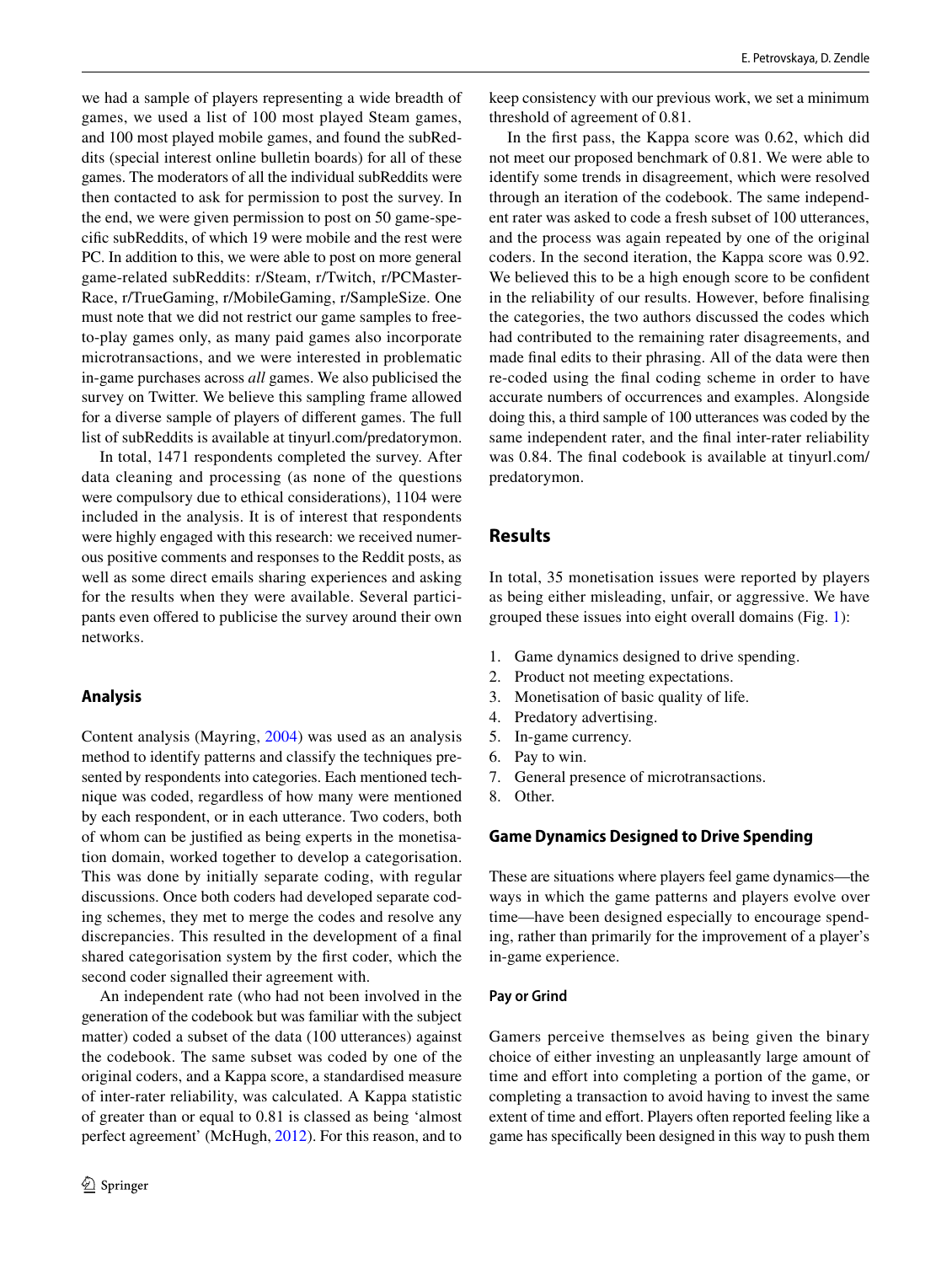Predatory Monetisation? A Categorisation of Unfair, Misleading and Aggressive Monetisation…



<span id="page-4-0"></span>**Fig. 1** A visual illustration of the monetisation issues reported by players as misleading, unfair, or aggressive

into the seemingly easier option of spending to circumvent grind timers. This was a prominent mechanism (*N*=57).

In Darkorbit you have to either spend insane amounts of money, spend insane amounts of time grinding or buy a third party software that grinds for you. (P239)

Furthermore, players often appeared to resent the manipulation of the game in this way.

Upgrades to skip grinding defeats the purpose of video games that give feeling [sic] of achievement. (P276)

### **Pay or Wait**

In contrast to pay or grind, which involves payment to avoid the expenditure of time and efort, this refers to a situation in which players are given the choice of waiting some time before being able to progress in the game, or paying some money to skip this wait.

Everything you did had obsorbetently [sic] long wait times with the option to speed them up by spending premium currency." (P927)

## **The Nerf Cycle**

Another commonly expressed idea (*N*=35), referring to a situation in which players perceive an item of specifc strength or usefulness being sold at specifc price, only for that item to be reduced in strength or general value at a point after the transaction. Frequently, this process of 'nerfing' is described as a cyclical, deliberate system: a new item is released, then depowered ('nerfed') in preparation for another new release.

On the other hand War Thunder by Gaijin offers a wide range of premium vehicles, which break the game balance upon release, to make them more attractive, and then are "nerfed" (weakened or rebalanced) which is very questionable. It seems that Gaijin wants WT to earn money by selling more and more tanks which are slowly nerfed, while new overpowered tanks are released again soon after. (P717)

### **Game Builds Dependency on Microtransactions**

In some cases, players feel that as they progress through a game, they feel pressured to spend progressively more and more to have a good gameplay experience. This kind of increasing dependency is perceived as sometimes being implemented through providing a resource (e.g. game speed or currency) more freely at the beginning of a game, and then reducing the availability of that resource during play.

When mobile games offer some premium currency in abundance at the beginning of your exposure to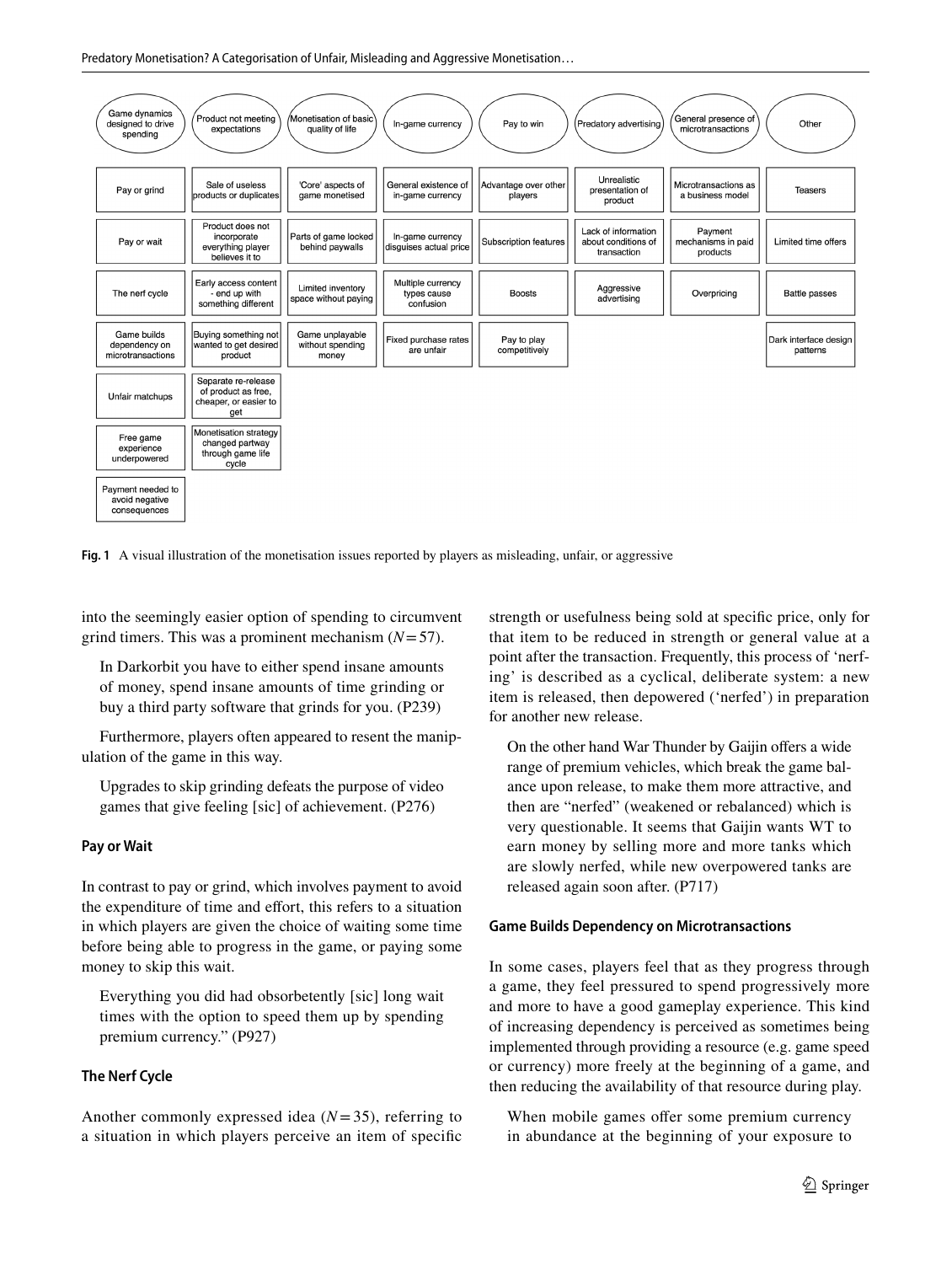the game, and then decline the amount available as time moves forward. This practice misrepresents the abundance of this resource, driving the player to make a transaction to gain a sense of normalcy and power which they had at the start of the experience. (P140) I generally know what I'm getting into when spending real money, but dramatically escalating in-game costs are what annoy me. Ex. You buy magic bucks to get an upgrade only to fnd out the next upgrade would require signifcantly more magic bucks to accomplish. (P584)

### **Unfair Matchups**

Some players who are playing using only free in-game items believe they are consistently matched against opponents who have an advantage from buying items, which makes the game experience unpleasant.

Back when I played mobile games including player vs player elements (such as C.a.t.s., and Clash royale) I oftentimes found myself matched up with players that had opted to buy into the microtransaction store and found myself at an unfair disadvantage. (P780)

## **Game Experience is Underpowered Without In‑Game Spending**

A related situation occurred when players perceived that a game's core game experience is underpowered so that players will have a worse experience without spending money, and occasionally feel driven into purchases.

Division 2. Dlc was for new york, game update is for the whole game, with or without any dlc. Basic Content is always released late or not at all to people who only have the base game. Honesty [sic] quite disgusting, not to mention the number of bugs that every update introduces. (P559)

### **Payment is Needed to Avoid Negative Consequences**

This refers to scenarios where a game forces a player to spend not to gain any additional in-game content, but so they do not lose something they already have, such as content, progress, or rewards.

In Fire Emblem Heroes there is a game mode in which you are temporarily given four units that as you play levels will access to the best skills in the game without their base cost, usually the sacrifce of the original unit that has the skill. The only way to keep those characters is by spending 30\$ on an item called a "forma soul." (P284)

### **Product Does Not Meet Expectations**

Players used the domain frequently (but not exclusively) to refer to the outcomes of in-game microtransactions, describing a variety of situations in which a purchased product did not serve their purpose in the way the player might have expected before engaging with a transaction.

### **Sale of Useless Products or Duplicates**

This refers to situations in which players purchase an ingame product, but that product does not work in the intended way—either because of some of the characteristics of the player's existing items, or because of an in-game duplication mechanic.

On Love Nikki there was a rather low cost promotion which was a comeback, the problem was whoever had already bought it would not be warned, making a second unnecessary purchase. (P62)

Buying equipment not yet usable by my character (ad said you could use the same day) - Warframe. (P740)

## **Product Does Not Incorporate Everything the Player Believes**

Some players felt that the products that they bought were not strictly useless or duplicates, but nonetheless did not match the expectations that were created for them, or had to be bought blindly due to a lack of information.

It was sold as you would get all post launch content but they recently released a truck that isn't a part of the season pass and they implied they're gonna do it again. (P897)

## **Early Access Content—End Up with Something Diferent to What was Paid for**

A related idea is situations in which players may purchase specific early access content, but experience disappointment due to ending up with something diferent that they paid for, or just never receiving the completed version of the game.

A limited edition version of the game at purchase that got you early access to play and more stuf to be named later but never was. (P620)

## **Buying Something Not Wanted to Get a Desired Product**

Players also thought that instances where they had to buy something not wanted to get a desired product were unfair.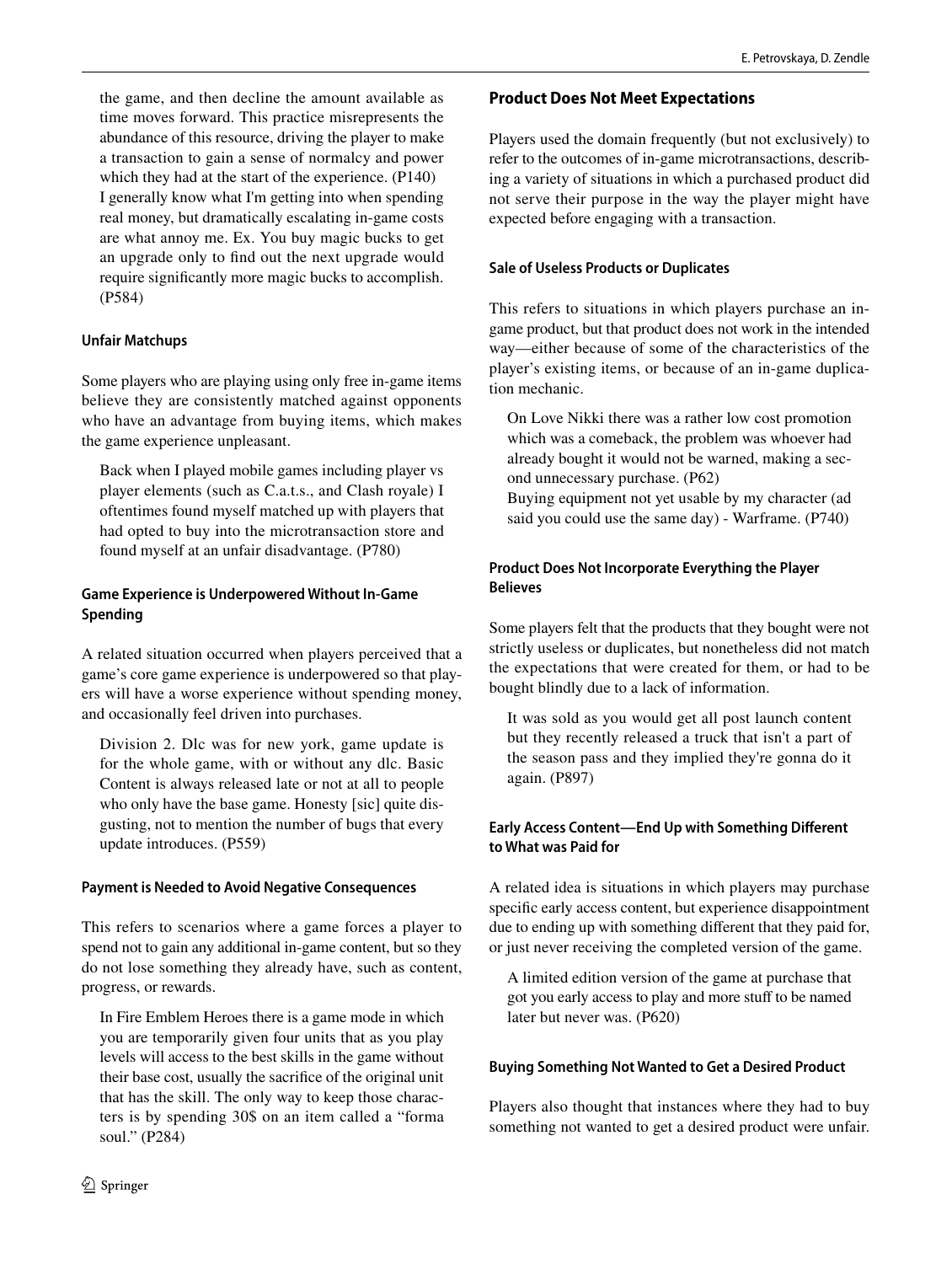This refers to situations where desirable purchases (e.g. discounts, upgrades, etc.) which are only available as a consequence of buying something else.

RPG's or gacha's [sic] where you have to get multiple of the same unit to level up said unit so you get 4 or 5 so you can level up your 1 main dude but "o no turns out every character needs to be at the same level as your top man for them to fuse and level up" so now your 5 or so hour journey to get a good character just turned into a 35 or 40 hour trip for 1 character. (P757)

### **Separate Re‑Release of Product as Free, Cheaper, or Easier to Get**

Players identifed instances in which a product was locked behind an initial transaction, often in some kind of bundle or subscription, but then re-released separately (normally cheaper) outside of the original purchase setup, or is made free and publicly available.

In general: buying the DLC and then developers giving it away. Mafa 3 recently put out a free update which gave out the entire DLC catalogue for free. Why buy games the year they come out, if they'll be fxed and in-full 12 months down the line, for cheaper? (P43)

## **Monetisation Strategy Changed Partway Through the Game Lifecycle**

This referred specifcally to situations where microtransactions were introduced into a game which did not have them before, or introduced in additional amounts.

Crash Team Racing Nitro-Fueled - the devs behind this game made it clear that there would be no micro transactions in the game before release. About a month or so after I purchased the game and it got good reviews, the game got micro transactions in the form of an in game store for skins. People like me who try to avoid games with micro transactions ended up purchasing the game because the developers behind the game lied about their intentions, waited for the reviews to come out so the reviews won't mention the microtransactions, and then put in the micro transactions. (P757)

## **Monetisation of Basic Quality of Life**

This domain refers to situations in which players discuss aspects of games which are central to what they imagined their experience of playing that game to be, but which they cannot access without a transaction.

### **'Core' Aspects of Game Monetised**

This category refers to situations where parts of a game which players feel are integral to that game are inaccessible without spending. Sometimes players even suggest that a free game has been created in a purposefully incomplete form so that players are forced to spend money on making it more complete.

They then added quality of life improvements behind paywalls like bottomless inventory. summonable storage and vendors without wasting time managing limited inventory, or traveling to sell, restock on items. I purchased a lot of these admittedly and regret doing so now. (P237)

### **Parts of Game Locked Behind Paywall**

Relatedly, one of the most mentioned techniques in the sample (*N*=58) was that of parts of game content locked behind paywalls, in which parts of the game which players wish they had access to are locked behind payments. This covers both functional and decorative content.

Pokemon sword and shield DLC felt very miss placed [sic], as a fan for over 16 years it felt dishonest to lock specifc Pokemon behind a paywall...It felt misleading to try to exploit fans like this the slogan is gotta catch em all not pay to catch most of them… (P86) Forza Horizon 4: In that game if you don't have all the dlc expansions, you will get missions on your map that you can travel to, but will not be able to participate because you're missing that content. This is extremely misleading and frustrating when you travel the whole size of the map only to realise that you cannot do the race. (P903)

### **Limited Inventory Space Without Paying**

Some games specifcally restrict the amount of inventory space which is available for free. Even if the player obtains items for free within the game, they would have no way of holding onto them without payment.

Elder scrolls online, and now Fallout 76, creating quality of living issues (inventory space) that are remedied by pay services and subscriptions. (P174)

### **Game Unplayable Without Spending Money**

Sometimes the monetisation of basic quality of life has a harsher manifestation, with the game being unplayable after a certain point without spending money, meaning that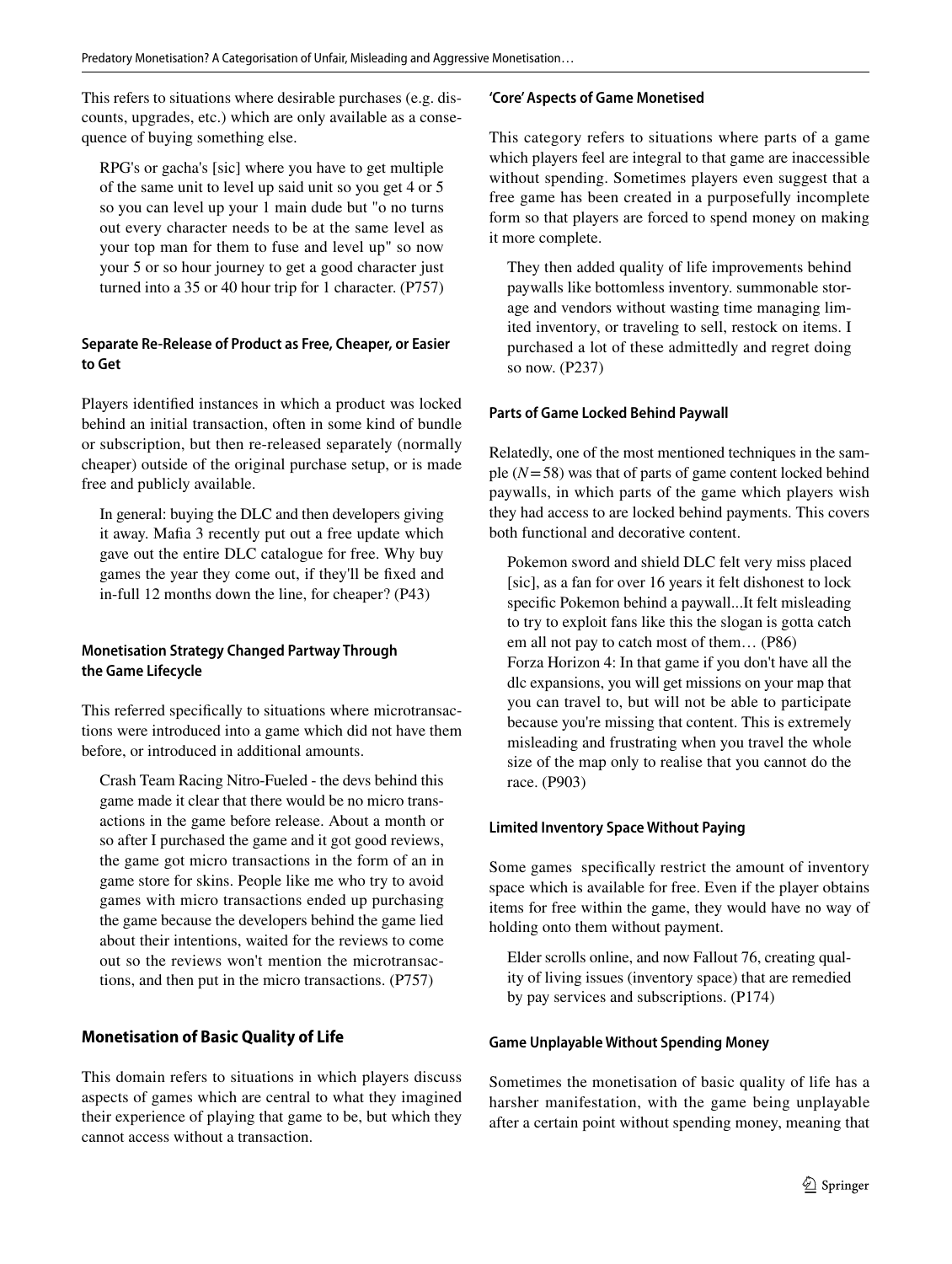although an initial part of the game might be free, the player is literally unable to play the game further than a specifc point without a transaction. Players appear to feel particularly misled in situations where they were not informed of this prior to beginning the game.

Creating an event which has 20 stages. 18 stages of which you can fulfill for free (just spending loads of your time) and for the last 2 you have to pay in-game currency to get the fnal reward. This is very very sneaky tactics. Even if you're notifed at the start of the event you still feel like you're being robbed in plain sight. (P705)

## **Predatory Advertising**

Players reported advertising or product descriptions that present incorrect, incomplete, or skewed pictures of what a purchased product entails. This was a common domain within our sample  $(N=171)$ .

## **Unrealistic Presentation of Product**

Players report situations where a product is made out to be something which is not. Sometimes they report this occurring via explicit deceit. Other times the unrealistic presentation of products takes the form of the tactical highlighting of certain features.

Cosmetic microtransactions in Path of Exile are often announced via showcase videos that use slow motion, an unnaturally zoomed-in camera, and otherwise situations that are impossible or not refective of actual gameplay. (P706)

World of Tanks frequently sells premium vehicles for real money by exaggerating the strengths and not discussing the weaknesses of said vehicles. (P9)

## **Lack of Information About Conditions of Product**

Other times, players report instances of a product being promoted without discussing important additional conditions or aspects that accompany the transaction.

Mobile games do this a lot. "Free Gems/turns/skins" then you click it and it's "when you buy this starter pack! (P391)

## **Aggressive Advertising**

This is a widely reported technique  $(N=65)$ , which refers to frequent or inconvenient pestering of players to make purchases within the game. Interestingly, these reports appear to be particularly commonly seen in mobile games.

The most egregious microtransactions come from mobile games. For instance, Candy Crush - it has microtransaction prompts that "get you" right after you were so close to completing a level. (P381)

## **In‑Game Currency**

This domain covers issues with practices that relate to virtual currency which can only be used within the context of the game world and has no value outside of it.

## **General Existence of In‑Game Currency**

Some players generally fnd the presence of in-game currencies to be problematic.

Anything involving buying in-game currency in order to require certain resources or items. (P336)

## **In‑Game Currency Disguises Actual Price**

This refers to situations where translating purchases into an in-game currency, rather than simply using real money, is perceived as obscuring the true price of in-game items and making decision-making harder.

False currencies in-game obfuscate the cost of purchases, making it difficult to make a reasonable decision as to something's value. (P778)

## **Multiple Currency Types Cause Confusion**

An extreme case of this confusion over currency conversion appears to occur when there are multiple currency types, in which players report being disoriented by the presence of multiple in-game currencies, and believe that this multiplicity disguises the true cost of in-game transactions.

Multiple premium currencies. These (such as in Heroes of the Storms currency for playing, currency for real money) make it very difficult to gauge what is required to obtain said items without knowing how much you are spending/how much the item costs. (P404)

## **Fixed Purchase Rates are Unfair**

Video games commonly constrain the specifc amounts of real money that can be exchanged for in-game currency. Players felt that the design of these exchanges may be tactical, in order to maximise profts: currency exchange amounts and microtransaction costs are perceived as misaligned in order to encourage increased subsequent spending.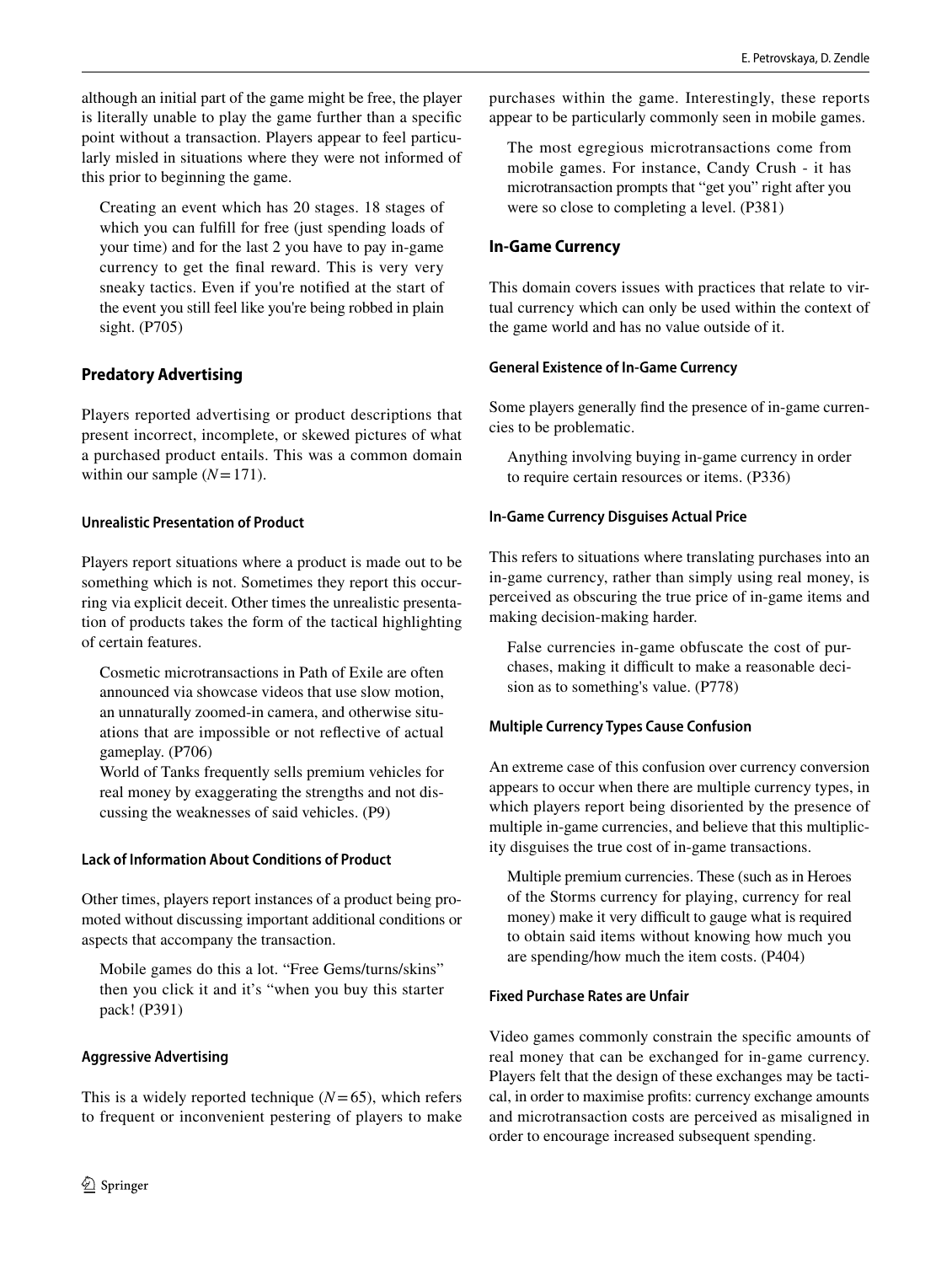I think League of Legends again, in how they price their in game currency. It is intentional so that when you spend £10 worth it ends up only allowing you to buy 1.75 items. It feels incredibly blatant that being left with nearly enough for another purchase should encourage more spending. (P591)

## **Pay to Win**

Pay to win was mentioned by respondents often  $(N=109)$ . This refers to transactions the outcome of which gives players an advantage towards being successful in the game, often at the expense of other players.

## **Advantage over Other Players**

Being able to pay for advantage over other players is seen as inherently unfair. This specifcally refers to situations where players report that it is unfair when one player has the option to pay for products which are distinctly better than free items and thus give an advantage over players who have not carried out any transactions in terms of completing the game, an improved gameplay experience, or in direct combat.

Anything that makes paying opponents stronger than non paying is unfair. In dominations this is with troops and museum. (P369)

### **Subscription Features**

Another category is subscription features, which involves regular payments to receive additional features which provide one with an advantage.

In Fire Emblem Heroes they added a subscription service for \$10.00 a month called "Heros Pass" which basically gave people who buy it, 3 free 5 star Heros, a bunch of quality of life improvements that people had been asking for since launch, higher stats on specifc units, and more. (P462)

## **Boosts**

Boosts refer to instances of being able to pay to progress through a game quicker or earn additional benefts when progressing through. Boosts do not always afect a player's advantage relative to other players.

Boosters in puzzle games, many free to play mobile games have a set of boosters that extend turns remaining or clear large parts of a level. Candy Crush is the one I played. (P228)

### **Pay to Play Competitively**

The word '*compete*' is often specifically used to refer to this experience. In some games, although players are technically able to play the game without buying anything, in order to feel like they can enter a competitive mode and stand a chance against other players, they feel pressured to spend. As such, this category is connected to *advantage over other players,* although the emphasis in this one is that free-to-play players feel excluded from even beginning to compete by payment barriers.

Lord's mobile, West game. The games are Pay2Win. If you're not paying tons of real world money you don't have a fair chance to compete with those who are. (P570)

## **General Presence of Microtransactions**

Some players believe microtransactions in general are unfair, particularly when implemented within a product that has already been paid for. It also covers reports of unfair pricing of microtransactions.

### **Microtransactions as a Business Model**

This category refers to the broad idea that the very concept of revenue being generated through continuous, uncapped monetisation once the player is in the game is unfair.

Team Fortress 2 and Counter-Strike: Global Ofensive. Great games ruined by greed, I can't even think how could a virtual, non-existant [sic] item could cost almost like a used car. Ironically or sadly, the same company who made my favorite game is also the one responsable [sic] to have brought in this system. And TF2 is the ground zero of this. (P223)

### **Payment Mechanisms in Paid Products**

Games which necessitate an upfront payment *and* include additional in-game transactions are described in especially negative terms.

The assassin creed games have that and I turned me away straight from the start. XP boost, skins and other random money sucking stuff that don't make sense after you pay a bunch for the game. (P990)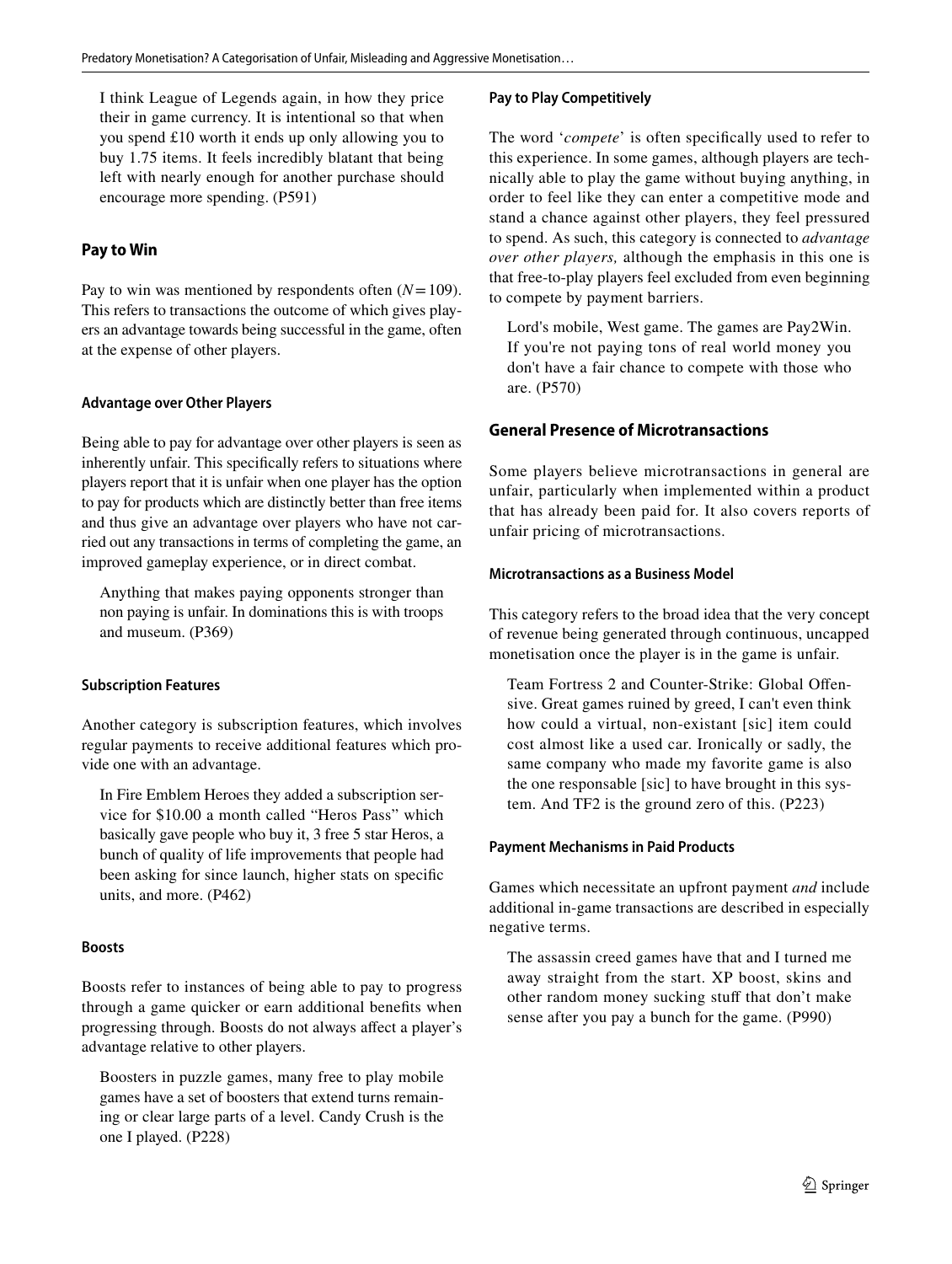### **Overpricing**

Another relevant issue is overpricing: some players feel that the pricing of in-game transactions is too high for the nature of their purchased products.

Crash team racing nitro fueled micro transactions are insane. Some karts (cosmetic items) cost upwards of 25 dollars and the game only costs 40 bucks. Fortnite is just as bad with 40-60 dollar skins (cosmetic item) for a free game. (P757)

## **Other**

This section consists of several techniques which did not naturally fall into the other domains.

## **Teasers**

This refers to receiving an initial part of an in-game item for free, such as through gameplay, but not being able to fully use it without spending money.

A harvest diary event where you get bonus rewards for daily missions, and a special character. However, in order to get the character, you need to pay. Nonplaying [sic] players will just end up with a pile of shards for that character that isn't enough to unlock them. (P729)

## **Limited Time Ofers**

This code refers to instances where players believe that some products are promoted as only being available for a set amount of time to artifcially create a sense of fear of missing out and anxiety in players, and push them to engage with the transaction.

They're time gated so you can only buy one weekly, giving the impression that they're a good deal to buy, but generally aren't worth their contents. (P252)

## **Battle Passes**

Battle passes are a form of video game monetisation which involve paying for a time-specifc set of content, which provides within itself additional rewards that can be acquired either by playing the game or in some cases, paying even more additional money. In certain cases, players link this to the exploitation of both player time and money.

Around £10 for the battle pass where you have to play a lot to get any decent rewards, it traps you into playing that specifc game to get your money's worth out of it. (P598)

### **Dark Interface Design Patterns**

This refers to situations where a game is not merely aggressive in pushing purchases, but the user interface itself is designed in such a way as to manipulate users into carrying out transactions against their intentions.

Makes it too easy to click - like putting the button to buy under a screen that you have to push ok to advance. I have my buy locks on because of this but if someone has them auto approved they might not even realize they made a purchase. (P444).

## **Subset of Players Not Afected**

It is also worth noting that a substantial proportion of players (*N*=134, 12.1% of respondents) did not believe that they had been afected by problematic monetisation techniques. This group can be broadly split into three reasons: one category believed they had not encountered such techniques at all, one group was aware of these techniques and actively avoided games which they knew employed them, and one group had encountered them and was able to identify them, but because of being able to do so had not engaged in the actual transactions.

A subset of respondents also did not believe that microtransactions in their essence could be unfair or misleading, as they felt players had substantial freedom to not engage with these transactions, and as such any choice they made was of their own volition.

I think I've been given choice by the games and it's completely up to myself if I spend the money or not. There are games that require more in-game transactions but it's my own choice if I would be willing to continue playing the game in a way its company wants me to. (P951)

Equality or Justice? It's a game, you can just uninstall it. You have no rights to play video games and therefore no expectations of "fair" pricing. (P957)

## **Loot Boxes**

It is also interesting that although we directly made it clear that we were interested in transactions outside of loot boxes, a subset of respondents (*N*=85) still talked about loot boxes and the various mechanisms employed in promoting and manipulating their outcomes. This may highlight the high degree to which gamers perceive loot boxes to be predatory, and refects the level of attention which loot boxes have received thus far.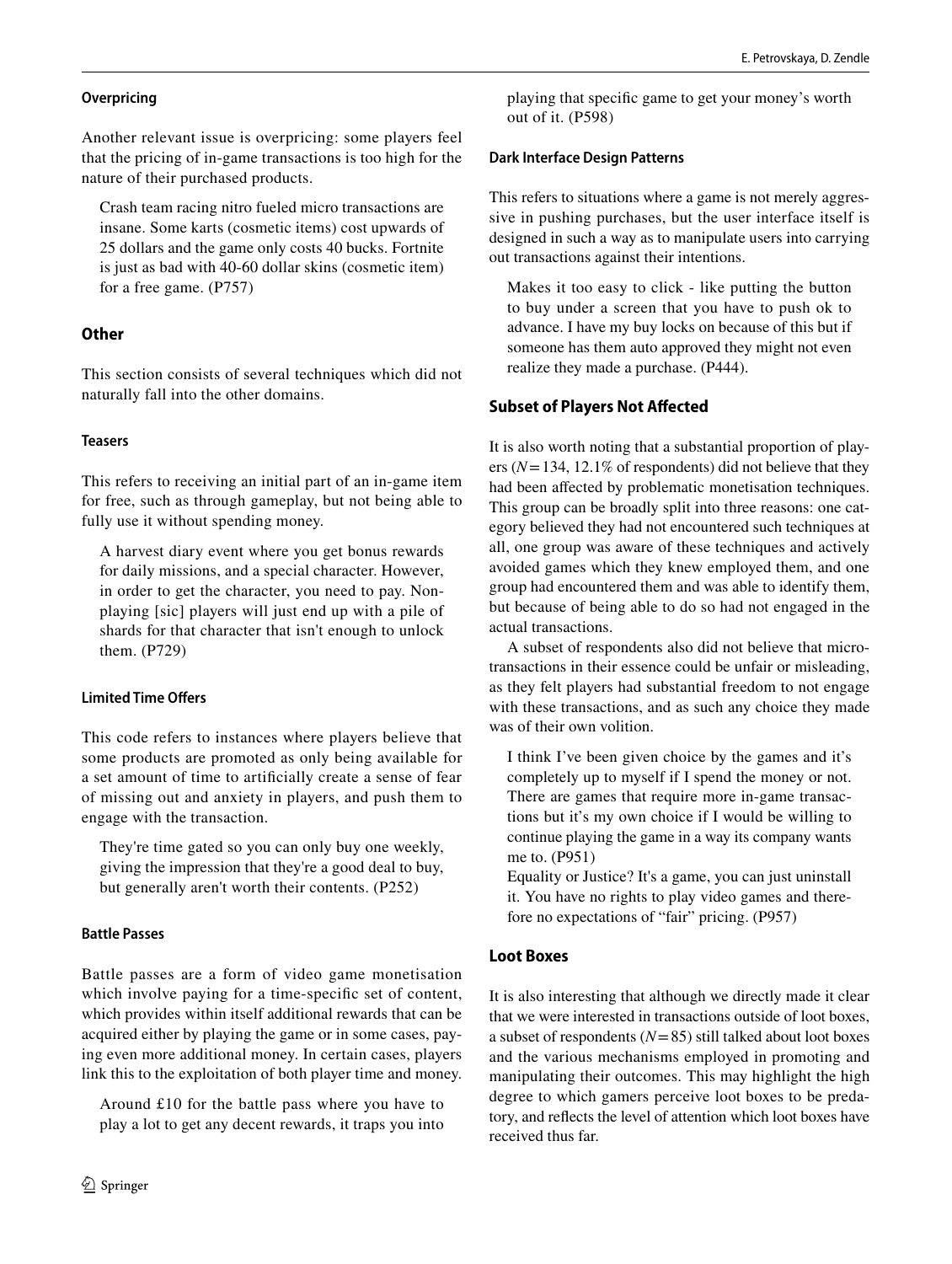## **Discussion**

We worked with a large sample of players of digital games to generate a categorisation of monetisation techniques in games which are perceived as being unfair, aggressive, or misleading, and thus potentially not in accordance with consumer protection laws. To our knowledge, this is the only existing such categorisation of microtransactions across both PC and mobile games. The result is thirty-fve types of techniques that are perceived by players as problematic across eight domains.

These techniques are split into 8 domains: game dynamics designed to drive spending, product not meeting expectations, monetisation of basic quality of life, predatory advertising, pay to win, in-game currency, microtransactions as a business model, and other (for techniques which did not cluster into any of the other groups). Understanding that these are the mechanisms which players, the primary users of games, may perceive as problematic and therefore having an effect on their game experience, is important for designing games both as products and as experiences. These points will now be addressed in more detail.

## **Application to Consumer Protection**

One of the aims of this work was to evaluate the extent to which existing UK consumer protection frameworks are applicable to in-game purchases. Given the framing of our survey which elicited player perspectives was based on the wording of the Unfair Trading Regulations, our work has some potential implications when considering players of digital games as consumers of products: several of the ingame monetisation techniques described by players could be seen as being in tension with these Regulations. A full outline of this is provided in Table [1,](#page-10-0) according to what types of microtransactions might be considered as unfair, misleading, or aggressive.

#### **Misleading Practices**

Several monetisation practices were described by players in ways that may align with how the Unfair Trading Regulations defne 'misleading' practices: misleading actions which include misleading advertising, artifcial scarcity, and false information, and misleading omissions, in the case of which certain information about the product is withheld. This largely applies to *predatory advertising*. For example, players report the *unrealistic presentation of products* in dishonest ways, such as through tactical highlighting of features or provision of false information, and *lack of information about conditions of product,* in which case some critical information that may afect engagement with a transaction is withheld until after the transaction is complete.

Further examples of this are *product does not incorporate everything a player believes it to, sale of useless products* 

<span id="page-10-0"></span>**Table 1** Summary of types of microtransactions which could be considered as contravening the Unfair Trading Regulations.

| Monetisation technique as identified by players                                                                                                                                                                                               | Reason for inclusion                                                                                                                |
|-----------------------------------------------------------------------------------------------------------------------------------------------------------------------------------------------------------------------------------------------|-------------------------------------------------------------------------------------------------------------------------------------|
| Misleading: misleading actions include misleading advertising, artificial scarcity, false information, and <i>misleading omissions</i> , in the case of<br>which certain information about the product is withheld                            |                                                                                                                                     |
| Unrealistic presentation of product (in <i>predatory advertising</i> )                                                                                                                                                                        | Commercial practices which contain false information are specifically<br>prohibited under the Unfair Trading Regulations            |
| Lack of information about conditions of product (in <i>predatory advertis-</i><br>ing)                                                                                                                                                        | Information which may be important to making a purchase decision is<br>perceived as being obscured                                  |
| Product does not incorporate everything a player believes it to (in <i>prod</i> -<br><i>uct does not meet expectations</i> )                                                                                                                  | Players assert that they have been misled into a purchase through false<br>promises about content                                   |
| Sale of useless products or duplicates (in <i>product does not meet expec-</i><br><i>tations</i> )                                                                                                                                            | Players assert that they have been misled into a purchase through false<br>promises about content                                   |
| Early access content where players end up with something different to<br>what they paid for (in <i>product does not meet expectations</i> )                                                                                                   | Players assert that they have been misled into a purchase through false<br>promises about content                                   |
| Unfair: practices which contravene "the requirements of professional diligence" and "materially distorting or likely to materially distort"<br>consumer spending                                                                              |                                                                                                                                     |
| In-game currency                                                                                                                                                                                                                              | The perception of obfuscation and deliberate distortion of prices, lead-<br>ing consumers to spend more than they may have intended |
| Aggressive: impairing "the average consumer's freedom of choice or conduct  through the use of harassment, coercion or undue influence" in<br>such a way that said consumer takes a transactional decision that they would not otherwise take |                                                                                                                                     |
| Aggressive advertising (in <i>predatory advertising</i> )                                                                                                                                                                                     | Players reported advertisements on the behalf of industry that may be<br>classified as harassment                                   |
| Dark interface patterns (in <i>other</i> )                                                                                                                                                                                                    | Players perceived patterns which coercively impaired their freedom of<br>choice regarding spending                                  |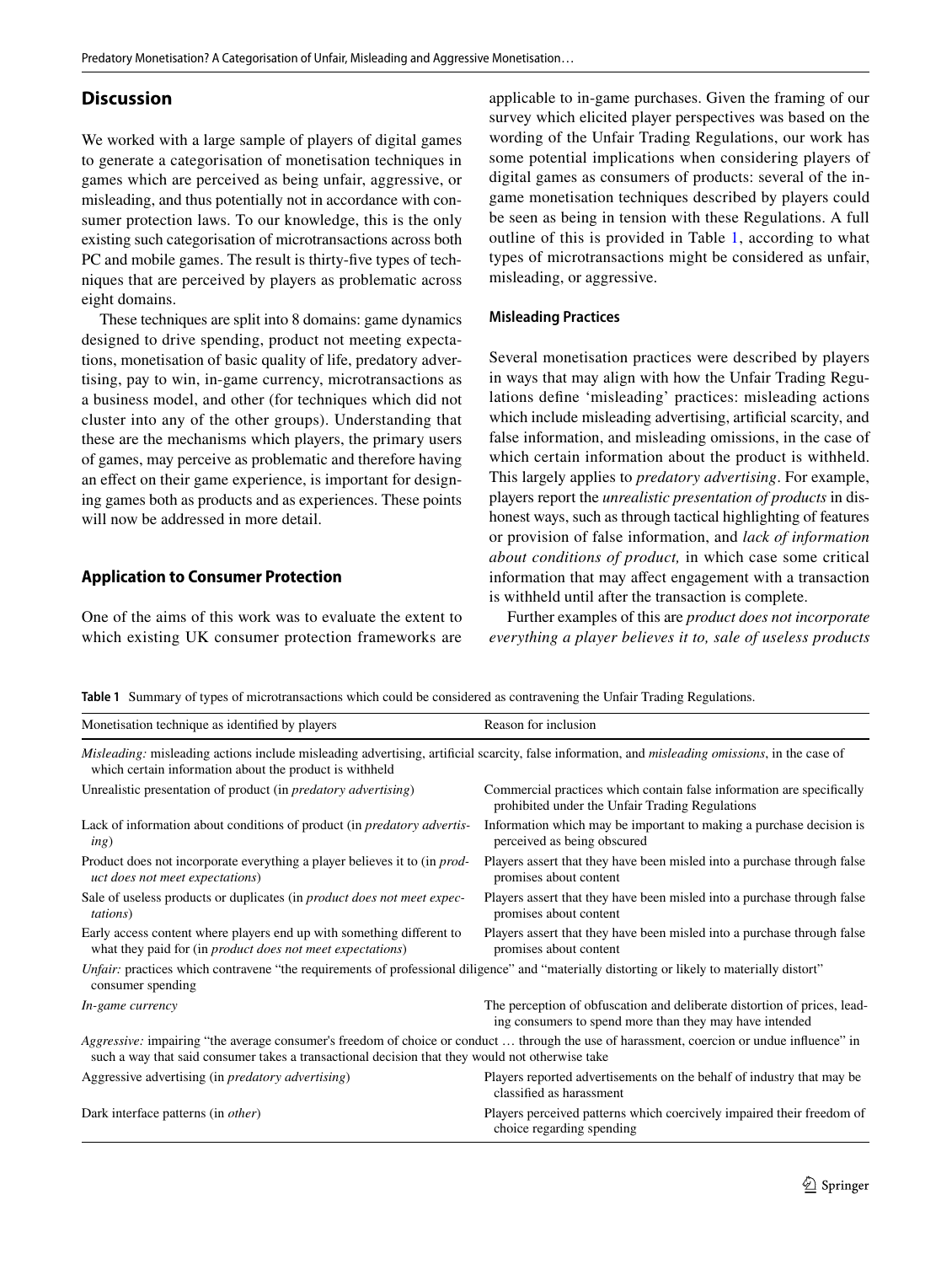*or duplicates,* and *early access content where players end up with something diferent to what they paid for.* In all of these instances, players engage with a purchase with a created expectation that is diferent to the actual product they receive.

### **Unfair Practices**

The Unfair Trading Regulations additionally defne a generic set of prohibited practices as those which contravene "the requirements of professional diligence" and "materially distorting or likely to materially distort" consumer spending; or are aggressive, which the Regulations defne as impairing "the average consumer's freedom of choice or conduct … through the use of harassment, coercion or undue infuence" in such a way that said consumer takes a transactional decision that they would not otherwise take.

One good example of this is the domain of *in-game currency*. Players perceive in-game currency as being specifically implemented to contribute to their confusion when they are deciding whether to make a purchase, such as in the case of *multiple currency types cause confusion* and *in-game currency disguising actual price,* which could fall under 'material distortion'. In some instances, players also believe currency bundle sizes to have been intentionally designed to be of inconvenient size, meaning they end up spending more than they would have liked to acquire the correct amount (*fxed purchase rates are unfair*).

#### **Aggressive Practices**

In terms of aggressive practices, the most prominent example in our data were reports of *aggressive advertising.* This code referred to situations in which players clearly reported behaviour on the behalf of industry that may be classifed as harassment. Another example is the practice of *dark interface design patterns,* relating to in-game interfaces might be seen as a form of aggressive commercial practice as they may impair freedom of choice amongst gamers.

### **Implications**

As discussed above, the Regulations cover a large amount of issues raised by players in terms of aspects of games which they believe have been implemented to drive revenue generation in potentially problematic ways, spanning particularly across the domains of *predatory advertising, in-game currency*, and *product not meeting expectations*.

However, plenty of other domains discovered in our data have no evidenceable links with consumer protection, for example, those which could be interpreted subjectively, such as *game dynamics designed to drive spending*, or the more broad *microtransactions as a business model* which focuses on player distaste for the addition of payment mechanisms into a game. Nonetheless, these domains were still identifed by players as potentially problematic, and as such we must address the extent to which they ought to be regulated, and whether government-based regulation is the appropriate measure to take in this context at all.

Given that in essence, all commercial games are products which are created to make revenue, what is the point at which these mechanisms become predatory rather than reasonable revenue generation? Developer Richard Garfeld observes that 'any hobby you have, you have to invest something', and defends microtransactions as being 'pay to participate' rather than 'pay to win' (Motley, [2018\)](#page-15-24). It is true that most domains confer an advantage by payment: for example, in sports, players would beneft from being able to buy better equipment. Furthermore, promotion tactics in other domains, such as advertising, are not dissimilar from those used in games.

Indeed, some authors have asserted that the majority of revenue from microtransaction-based models comes from a group of players who spend consciously and of their own free will (Paul, [2020\)](#page-15-1). However, it is still unclear what proportion of in-game revenue is driven by spending which players would consider to be fully of their free will, as well as the consequences of spending large amounts in games for player quality of life external to these games. Indeed, convenience samples of loot box spenders have found both that relatively few individuals spend heavily on games; and that this spending appears uncorrelated with an individual's reported household earnings (Close et al., [2021](#page-15-25)). Moreover, there is less knowledge on this regarding other types of microtransactions.

Games are arguably a special type of product, due to their immersive properties and potential for longer-term engagement with users making them a medium that may also have longer-term consequences. It is therefore important to give attention to aspects of games, in this case microtransactions, which are being reported by players as unfair, misleading, or aggressive.

We can provide some thoughts based on our work as to what characteristics of microtransactions could be perceived as problematic, and the reasons behind this. These guidelines will allow for a more structured assessment of how microtransactions might be regulated, and provide starting points for games companies in terms of ethical revenue generation.

Firstly, problematic microtransactions have a *tangible* aspect: they are specifc design elements which can be objectively identifed and measured within the game. For example, one can clearly see in the case of DLCs which content must be paid for, or with wait timers, how long one must wait if one does not pay. This makes it easier to implement concrete practices when incorporating ingame purchases. Some subjectivity of course remains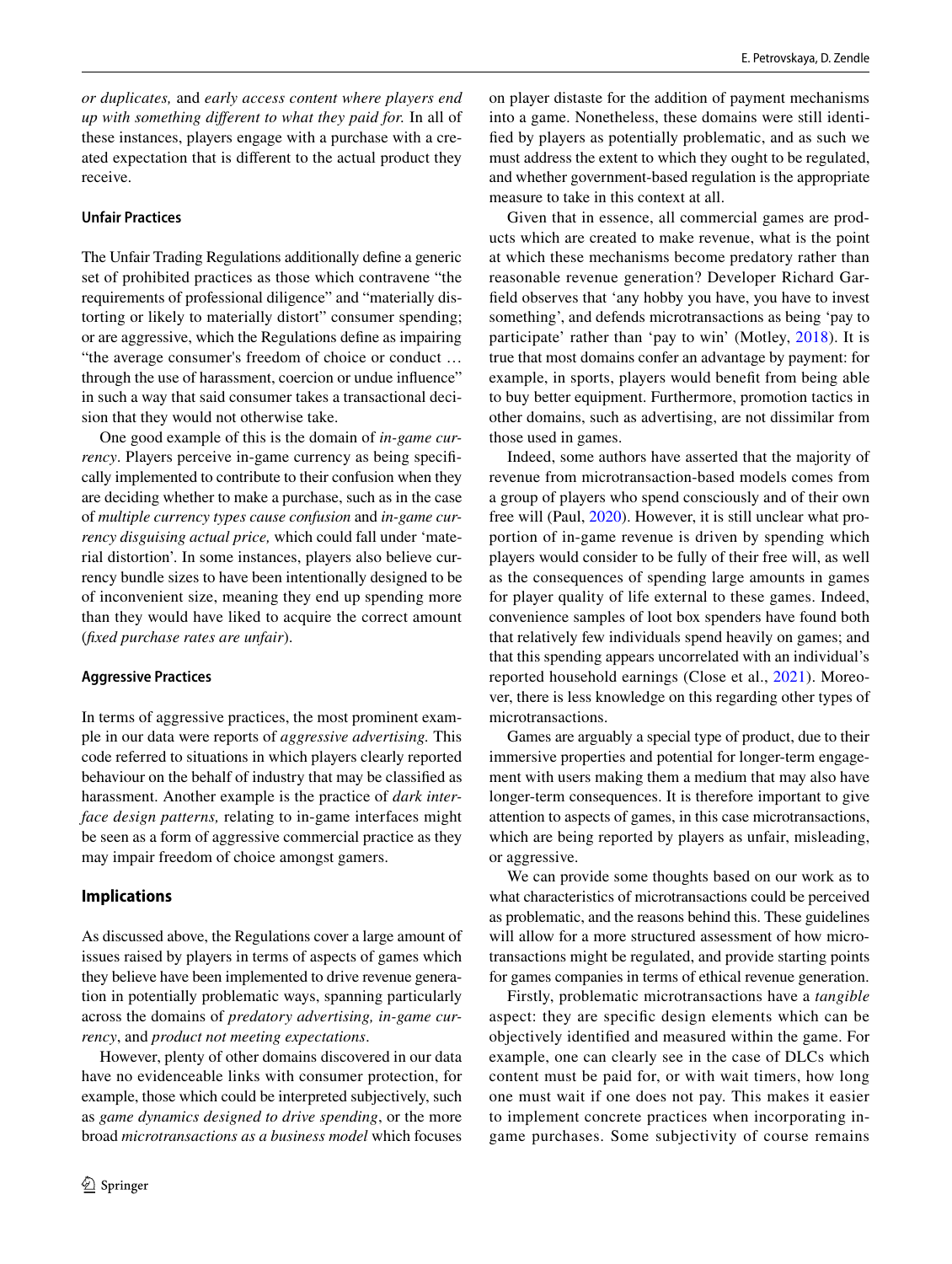here—with DLCs, some players may argue that is the core part of the game being locked behind a paywall, whereas others will see it as additional content. This is also where confdence in whether a microtransaction is problematic would grow with the sample size: even in the case of subjective player perspectives, the opinion of 50 players who see the same part of a game negatively carries more weight than that of one person.

Secondly, truly problematic microtransactions will have *consequences,* and by virtue of that statement, it will be possible to measure these consequences. This therefore directly ties into the previous point about tangibility. If a microtransaction is perceived by players as being problematic but then has no effect on their person, that is of an entirely different category to a microtransaction which is perceived as being problematic and then afects one's wellbeing, fnancial circumstances, etc., outside of the game also. (There is also a third option, in which a microtransaction does have consequences but is not perceived by players as being problematic; this is addressed in more depth in the 'Limitations' section). Currently, we have very limited understanding regarding the consequences of microtransactions and whether any of them could actually be considered harmful, given a game containing player-perceived problematic mechanics does not necessarily link to reasons behind high player spending. Understanding these consequences could therefore help contextualise microtransactions further.

That is not to say that something which is perceived by players as being problematic and yet only afects the player *within* the game is not worthy of regulatory attention. Such microtransactions could be problematic along a diferent axis, that of player experience. As mentioned briefy above, players tend to engage with a game for the gameplay experience: often defined in terms of immersion, flow, and positive afect (Wiemeyer et al., [2016](#page-15-26)). It has been argued that a player's expectation that the game creates a 'magic circle' which is shielded from economic concerns; one's experience in the game is not dependent on the spending of money (Deterding, [2016;](#page-15-27) Lin & Sun, [2011](#page-15-15)). Ball and Fordham ([2018\)](#page-15-28) discuss that the introduction of modern microtransactions has had a fundamental impact on player relationships with video games as a medium, claiming that "while the content of video games is important, it is also important to recognise that this content can be reduced to a mere delivery mechanism for microtransactions when such monetization methods are introduced." Indeed, this was also a prominent theme in the fndings of Lin and Sun ([2011\)](#page-15-15), whose subjects discuss issues of fun, quality, and the gameplay balance in the context of player self-perception. While one must also note that this perception of player experience has in part been shaped by established game design norms stemming from upfront payments, the shift from focus on enjoyment and expression values to revenue generation values could still be disruptive to the 'magic circle' if players enter a game with the expectation of being shielded from economic concerns.

This can be further exemplifed by drawing a distinction between *optional* and *forced* microtransactions; games which allow for play without the need to spend anything and in which microtransactions simply enhance the experience are traditionally perceived better than those where progress is worse or unattainable without any payment. Besides the above point about the integrity of the gameplay experience, this brings to light ideas about the importance of player agency and choice in choosing whether to engage with an in-game payment. Indeed, an example of a game which was positively received was Kanno & Koichi [\(2013](#page-15-29)) *Rusty's Real Deal Baseball,* which not only charged only for additional content after the player had already been playing for a while, but *allowed players to interact with the in-game characters to haggle down the price of this content* (Paul, [2020](#page-15-1)). Although the eventual price may have been the one intended all along, and Nintendo may have simply been employing a clever marketing technique, the presentation of the transaction in this way allowed the player to retain their perception of the economic upper hand.

#### **Suggestions for Regulation**

The Unfair Trading Regulations is appropriate in the context of game microtransactions for protecting players against elements of direct deceit, such as misrepresentation of a product in advertising, or a sale which does not meet the promised terms and conditions in the case of a product not meeting expectations. This is efective partly due to the fact that these manipulations are *tangible:* their implementation can be directly proven. The Regulations can also cover ingame harassment (which is recognised in terms of consumer protection in other domains) such as dark patterns or aggressive advertising, although even at this point it becomes more difficult in terms of defining what exactly constitutes harassment—the lines of which would be likely diferent across diferent players. The same is true in terms of in-game currency: although certain standards can be set regarding currency bundle purchase sizes and number of currency types per game to minimise player confusion, this confusion is likely still subjective and variable.

Situations where gameplay is inaccessible without spending may also need to be regulated on a nationwide level, given that this might be problematic for vulnerable individuals who struggle with impulse control and as such might be afected into spending more than they intend. Given that regulation already exists in many countries for loot boxes, precisely for the fears regarding vulnerable individuals and addiction, it would seem appropriate to set similar standards that prevent direct harm to players. However, at this current stage we unfortunately lack direct evidence to establish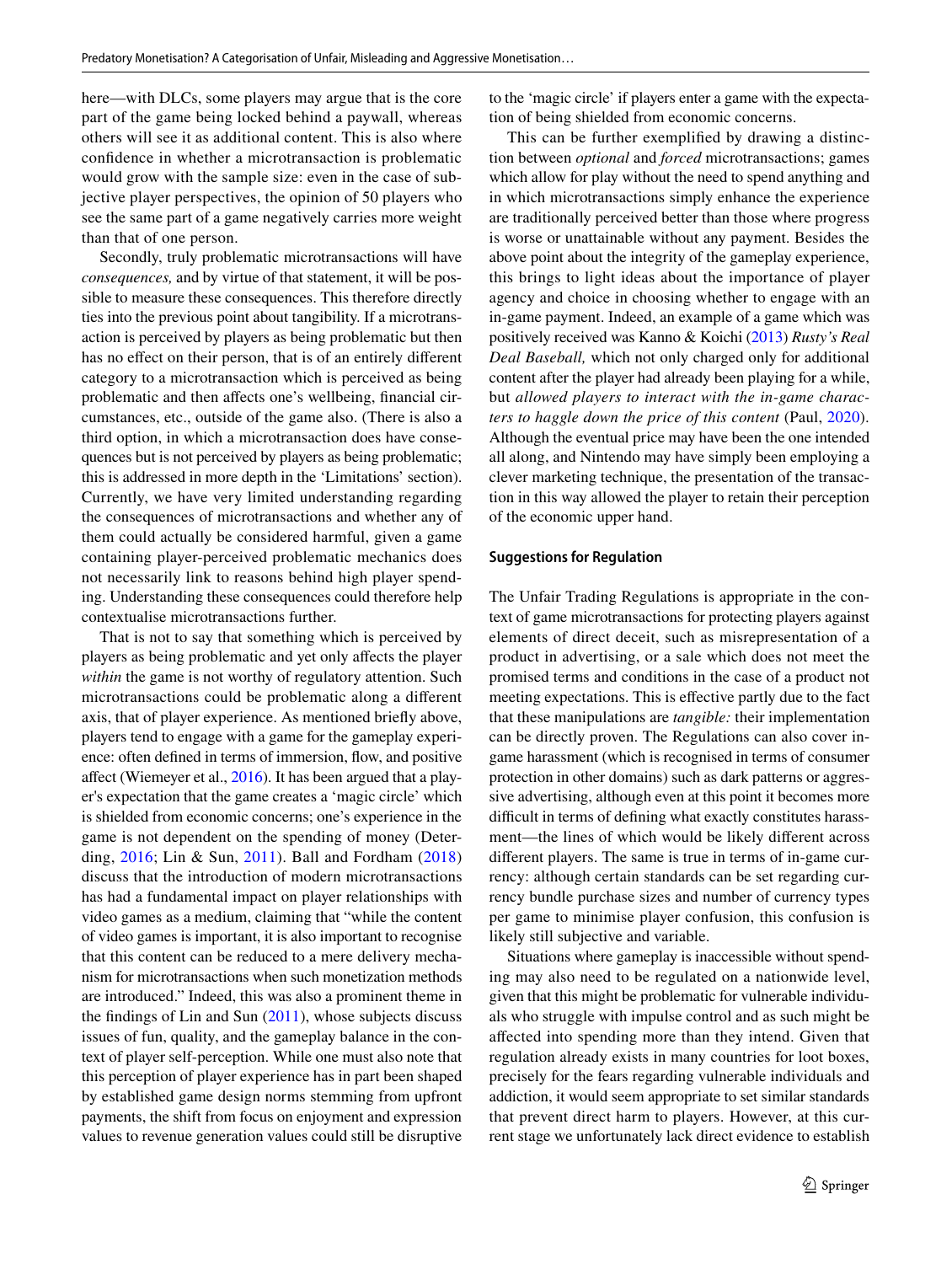which, if any, specific consequences might be triggered by gatekeeping gameplay in this way.

Generally, given the discussed difficulties regarding objectivity over what constitutes problematic microtransactions, focus ought to be shifted onto self-regulation within the games industry, rather than government-based regulation. Mistry ([2018](#page-15-30)) writes that "self-regulation has been a hallmark in other branches within the entertainment industry. To some degree, self-regulation has also kept the government from becoming unnecessarily involved in the business and afairs of the entertainment industry. More signifcantly, self-regulation has allowed creators-producers, flmmakers, musicians, artists, and game developers, to name a few to continue making creative works and consumers to continue enjoying those works." Directing the games industry towards an ethical design framework will therefore hopefully foster a mutually benefcial relationship between developers and players, and indeed, this has already been a proposed direction by other authors (e.g. King et al., [2019\)](#page-15-18).

With that in mind, we can offer a core suggestion for how games companies can incorporate microtransactions in an ethical way. Fundamentally, gameplay should be the same with and without payment: microtransactions should be offered for additional rather than core content. Players should have the choice as to whether they want to spend money on the game, rather than making the payment integral to the gameplay experience: payment should be for "experience and extras which you value, depending on your profle, the type of achievements in the game genre, etc." (Davidovici-Nora, [2013](#page-15-31)), rather than for access. Furthermore, developers should take care to not incorporate features into their game which are *solely* designed to drive spending without offering an output of quality in return for the player money. The output of any spending should match the invested money, and should not be gained through unfair means like psychological manipulation.

This can be discussed in the context of the current work in the category of *pay to win.* Pay to win elements are perceived negatively by players because they create an unnecessary social discrepancy between those who can afford to pay and those who cannot. Furthermore, the main issue players have with pay to win elements appears to stem from perceptions of in-game fairness. Fairness is a complex and context-sensitive construct, and as such may be better addressed from within the industry, where standards of fairness can be better delineated in context. As such, pay to win elements may well be addressed efectively through self-regulatory frameworks rather than governmental protection laws: such frameworks could promote a market in which pay to win mechanics are only incorporated into a game if the gameplay experience remains equally enjoyable, immersive, and possible to complete without payment (similar to the point suggested by Neely ([2021](#page-15-32))).

#### **Relationship to Previous Work**

A direct connection can be seen between our fndings and those of King et al. ([2019\)](#page-15-18), who investigated the way major games companies have patented designs for systems that are based around encouraging repeat purchases. Interestingly, players within our sample perceive very similar mechanics to the ones identifed by King et al. operating under the surface of the games that they play. For example, King et al. discovered that games may present players with time-limited ofers with limited information about their contents, which is represented in our sample through *limited time ofers* and *lack of information about conditions of transaction.* King et al.'s fndings in particular draw attention to purposeful system manipulation, such as players being directed into *unfair matchups*. From our results it appears that the players themselves are clearly aware of said techniques, and do not feel positively about their implementation.

The reported monetisation techniques also encompassed monetary design patterns as outlined by Zagal et al. [\(2013](#page-16-0)), who discuss paying to skip and gating access to content. However, Zagal et al. also describe the monetisation of rivalries as an important dark design pattern, which was not at all present in our sample. Indeed, a surprisingly low number of people commented on social dynamics in relation to monetisation in our work: while things like *unfair matchups* were discussed, they were referred to from a game balancing rather than social perspective.

Overlap can also be seen between our categories and the transaction types taxonomy of Windleharth and Lee [\(2020](#page-15-17)). In particular, their work recognises premium currency and its potential for misuse, limited time offers, and a variety of techniques which they categorise as 'resources', namely: direct gameplay advantage (in our work, *pay to win*), powerups (*XP boosts*), limited content (*parts of game locked behind paywalls*), and inventory capacity *(limited inventory space without paying*). However, there are many techniques present in our categorisation which are not found in the one of Windleharth and Lee [\(2020](#page-15-17)), and vice versa. As such, the two might be used complementarily.

Although several monetisation techniques were prominent across our sample, a considerable number of players commented that they did not believe they had been misled because of their own alertness, or indeed, they had gone one step further and were avoiding the types of games which used such techniques. This may be seen as reassuring, as it suggests that players may be able to identify and reject or resist spending money in problematic ways in games. However, it is difficult to ascertain what proportion of the player population this represents in practice, given that our survey is likely to have attracted players who had negative experiences with in-game monetisation and opinions to voice on the topic.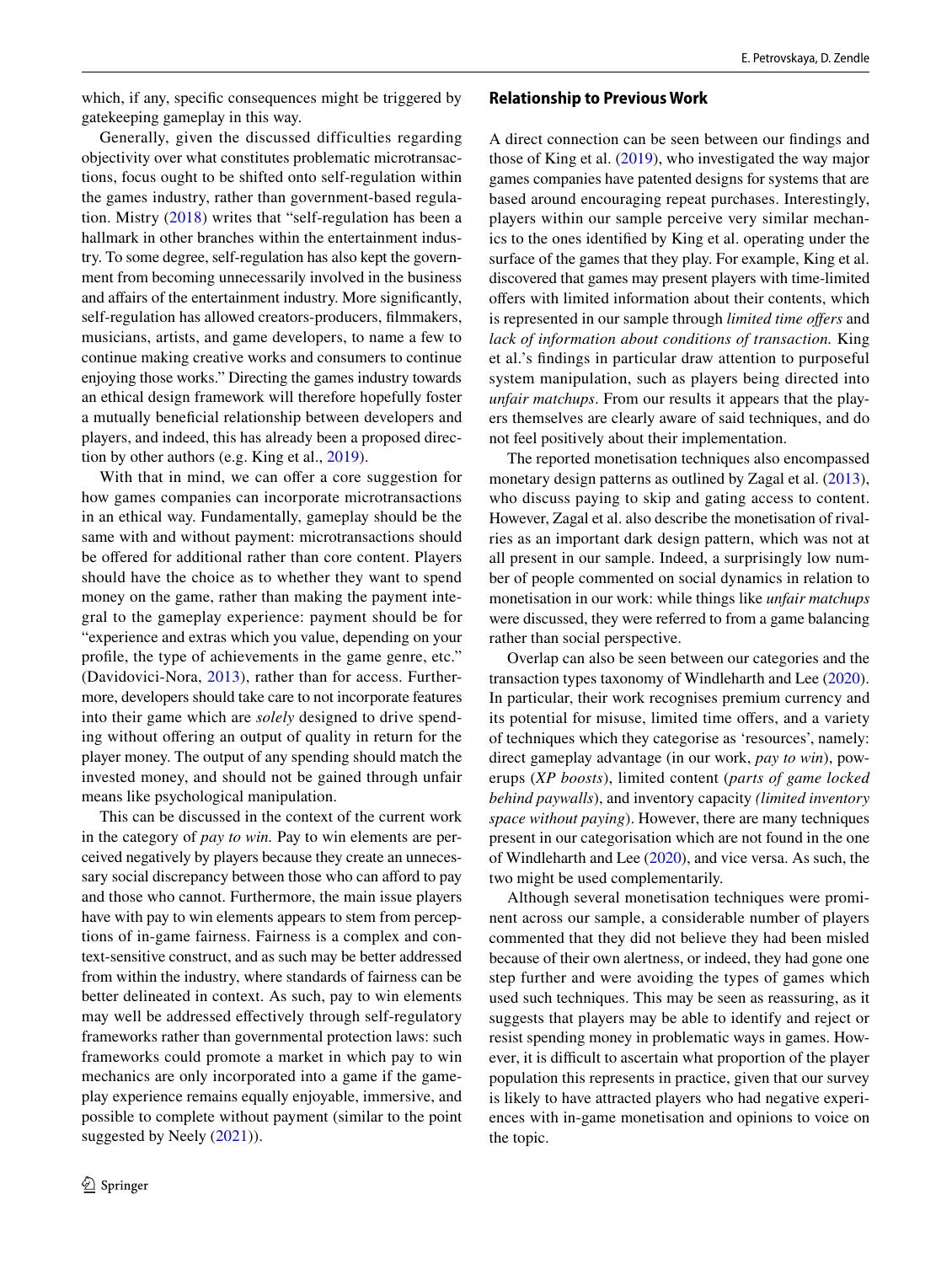### **Limitations**

The self-report methodology provides the most appropriate starting point for understanding the player perspective. However, it has one obvious limitation: subjectivity. A player may perceive a mechanism at work, whereas in reality the algorithmic underpinnings of a game implement no such mechanism. This may be exacerbated by existing player preconceptions of free-to-play games and in-game transactions as 'bad', inferior to alternative payment models (Paul, [2020](#page-15-1)), leading players to be harsher in their assessment of microtransactions. Nonetheless, this should not strongly infuence our results. Even if the monetisation techniques players discussed are infuenced by their preconceptions, they are still presented by a large number of players, and as such, deserve attention. Furthermore, they shed light on *why* players may be biased against in-game payment mechanisms, which ultimately serve the games industry in understanding how to alter these perceptions for the better.

Conversely, using purely the player perspective may also have the opposite efect: players may not be aware of a potentially problematic mechanism that may have adverse consequences. This is another indication of the importance between academic and industry collaboration if we are to reach a maximally ethical, favourable, and proftable solution.

Furthermore, we only investigated the nature of problematic monetisation. A critic may note that the majority of video game monetisation may be entirely unproblematic: fair, unaggressive, and honest—a valid concern. Our interest here was specifcally in transactions which had the potential to be negative to the player in some way. However, it may be the case that if we had gathered data investigating a more neutral question, asking about microtransactions in general, we may have uncovered a more holistic picture of how video games make money.

We also did not collect any participant demographics, which means we were not able to control whether the views expressed in the survey were over-representative of any particular group, such as male gamers. Notwithstanding, we believe that the large sample size allows for confdence in taxonomizing specifc types of microtransactions that could be problematic across diferent games, even though this taxonomy should not be seen as exhaustive.

### **Future Directions**

This work highlights the need for significantly broader research in the area of video game monetisation. Pressing questions of investigation should include demographic analyses which explore who is most engaged with these transactions, and to what extent are these heavily engaged individuals driving the revenues generated by the video game industry; it should include longitudinal designs that test whether engaging with the forms of monetisation outlined above lead to fnancial harm to players; and it should include representative sampling strategies to estimate the prevalence of exposure to these techniques. As technology and economics continue to shift and emerge, research should also be aware of upcoming trends, both in games business models—for example, cryptogames (Scholten et al., [2019](#page-15-33)), which would shift the player–game relationships discussed in this paper. Additionally, it would be of interest to consider specific types of players who have a fundamentally different perspective on game monetisation, such as professional gamers.

It is also vital to note the intersection between this research and contemporary policymaking. Policy debates surrounding loot boxes have currently led governments from around the world to consider how one specifc form of monetisation within the video game industry should best be regulated in order to preserve the interests of players. The evidence uncovered here may instead suggest that broader issues should be additionally dealt with: to the best of our knowledge, this study represents the frst attempt to map monetisation from the perspective of a large group of players.

Finally, the positive response and level of engagement of participants with this work is a positive indicator that this is important research to the player community. More generally, it points to the fact that involving the stakeholder in problem identifcation in research can have very positive results, and as such might be useful for future research design in the domain.

## **Conclusions**

This research suggests that the range of monetisation techniques that players perceive as being problematic are more diverse than has previously been acknowledged. Thirty-fve separate forms of monetisation were identifed by players as unfair, misleading, or aggressive. These results also suggest that several of these monetisation mechanisms may be in tension with existing consumer protection regulations, which points to the need to examine regulation in the context of games. This work also has implications for understanding the player experience in microtransaction-based game models, as well as player perceptions and relationships of games that should be taken into account by developers and regulators alike to create a games industry that is mutually beneficial to all.

**Acknowledgements** We would like to thank Sebastian Deterding for his input at the early stages of design of this study, Leon Xiao for his helpful information on consumer protection regulations, Tom Staford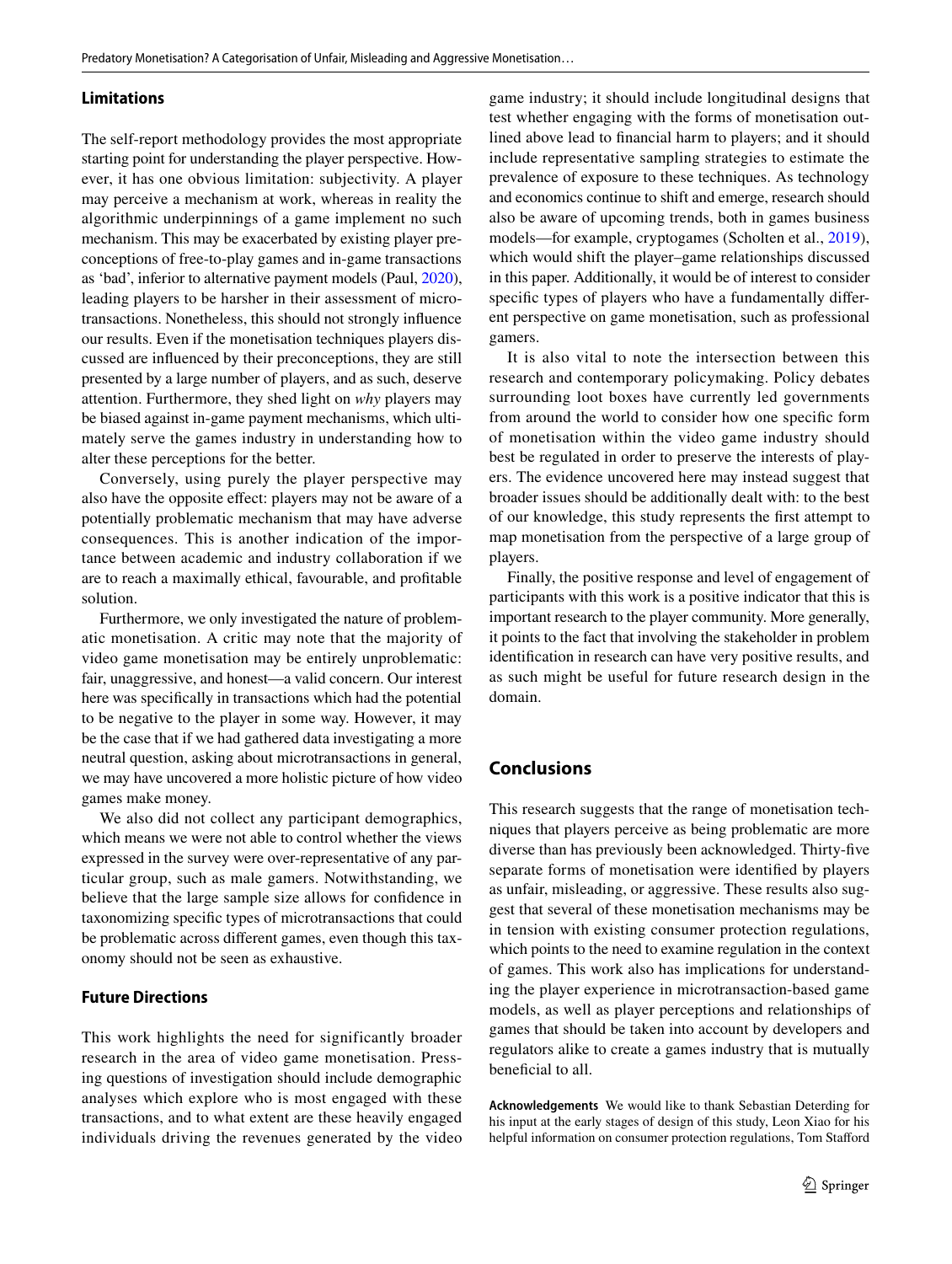for his continued support and supervision, and Nicola Zendle for stepping up on short notice to act as the second rater for reliability analysis.

**Funding** This work was supported by the EPSRC Centre for Doctoral Training in Intelligent Games and Game Intelligence (IGGI) [EP/ L015846/1].

**Open Access** This article is licensed under a Creative Commons Attribution 4.0 International License, which permits use, sharing, adaptation, distribution and reproduction in any medium or format, as long as you give appropriate credit to the original author(s) and the source, provide a link to the Creative Commons licence, and indicate if changes were made. The images or other third party material in this article are included in the article's Creative Commons licence, unless indicated otherwise in a credit line to the material. If material is not included in the article's Creative Commons licence and your intended use is not permitted by statutory regulation or exceeds the permitted use, you will need to obtain permission directly from the copyright holder. To view a copy of this licence, visit <http://creativecommons.org/licenses/by/4.0/>.

## **References**

- <span id="page-15-0"></span>Alha, K. (2020). *The rise of free-to-play: How the revenue model changed games and playing*. Tampere University.
- <span id="page-15-16"></span>Alha, K., Kinnunen, J., Koskinen, E., & Paavilainen, J. (2018). *Freeto-play games: Paying players' perspective* (pp. 49–58). Presented at the Proceedings of the 22nd International Academic Mindtrek conference.
- <span id="page-15-5"></span>Alha, K., Koskinen, E., Paavilainen, J., Hamari, J., & Kinnunen, J. (2014). Free-to-play games: Professionals' perspectives. In *Proceedings of Nordic DiGRA*, *2014*.
- <span id="page-15-28"></span>Ball, C., & Fordham, J. (2018). Monetization is the message: A historical examination of video game microtransactions. In *DiGRA'18– abstract proceedings of the 2018 DiGRA international conference: The game is the message*, Turin, Italy (pp. 25–28).
- <span id="page-15-11"></span>BBC News. (2020, October 12). Homescapes and Gardenscapes ads banned as misleading—BBC News. Retrieved August 27, 2021, from<https://www.bbc.co.uk/news/technology-54509970>
- <span id="page-15-25"></span>Close, J., Spicer, S. G., Nicklin, L. L., Uther, M., Lloyd, J., & Lloyd, H. (2021). Secondary analysis of loot box data: Are high-spending "whales" wealthy gamers or problem gamblers? *Addictive Behaviors, 117*, 106851.
- <span id="page-15-19"></span>Dahlan, R. (2020). *Finding dark patterns in casual mobile games using heuristic evaluation*. Dissertations and Theses (CS).
- <span id="page-15-31"></span>Davidovici-Nora, M. (2013). Innovation in business models in the video game industry: Free-To-Play or the gaming experience as a service. *The Computer Games Journal, 2*(3), 22–51.
- <span id="page-15-7"></span>Delfabbro, P., & King, D. L. (2020). Gaming-gambling convergence: Evaluating evidence for the 'gateway'hypothesis. *International Gambling Studies, 20*(3), 380–392.
- <span id="page-15-27"></span>Deterding, C. S. (2016). *Toward economic platform studies* (pp. 1–19). Presented at the 12th Annual Game Research Lab Spring Seminar "Money and Games", York.
- <span id="page-15-8"></span>Digital, Culture, Media and Sport - House of Commons. (2019, September 12). Immersive and addictive technologies. Retrieved August 27, 2021, from [https://publications.parliament.uk/pa/cm201719/cmsel](https://publications.parliament.uk/pa/cm201719/cmselect/cmcumeds/1846/184604.htm) [ect/cmcumeds/1846/184604.htm](https://publications.parliament.uk/pa/cm201719/cmselect/cmcumeds/1846/184604.htm)
- <span id="page-15-9"></span>Etchells, P. (2019). *Lost in a good game: Why we play video games and what they can do for us*. Icon Books.
- <span id="page-15-13"></span>GOV.UK. (2020). Consumer rights. *GOV.UK*. Retrieved December 14, 2020, from<https://www.gov.uk/consumer-protection-rights>
- <span id="page-15-20"></span>Hamari, J., Alha, K., Järvelä, S., Kivikangas, J. M., Koivisto, J., & Paavilainen, J. (2017). Why do players buy in-game content? An

empirical study on concrete purchase motivations. *Computers in Human Behavior, 68*, 538–546.

- <span id="page-15-21"></span>Ijzerman, H., Lewis, N. A., Przybylski, A. K., Weinstein, N., DeBruine, L., Ritchie, S. J., Vazire, S., et al. (2020). Use caution when applying behavioural science to policy. *Nature Human Behaviour*, *4*(11), 1092–1094.
- <span id="page-15-29"></span>Kanno, K., & Koichi, K. (2013). *Rusty's Real Deal Baseball*. Japan: Nintendo.
- <span id="page-15-6"></span>King, D. L., & Delfabbro, P. H. (2018). Predatory monetization schemes in video games (eg 'loot boxes') and internet gaming disorder. *Addiction, 113*(11), 1967–1969.
- <span id="page-15-18"></span>King, D. L., Delfabbro, P. H., Gainsbury, S. M., Dreier, M., Greer, N., & Billieux, J. (2019). Unfair play? Video games as exploitative monetized services: An examination of game patents from a consumer protection perspective. *Computers in Human Behavior, 101*, 131–143.
- <span id="page-15-15"></span>Lin, H., & Sun, C.-T. (2011). Cash trade in free-to-play online games. *Games and Culture, 6*(3), 270–287.
- <span id="page-15-10"></span>Loot boxes in video games—Call for evidence. (2020, September 23). *GOV.UK*. Retrieved December 18, 2020, from [https://www.gov.uk/](https://www.gov.uk/government/consultations/loot-boxes-in-video-games-call-for-evidence) [government/consultations/loot-boxes-in-video-games-call-for-evide](https://www.gov.uk/government/consultations/loot-boxes-in-video-games-call-for-evidence) [nce](https://www.gov.uk/government/consultations/loot-boxes-in-video-games-call-for-evidence)
- <span id="page-15-22"></span>Mayring, P. (2004). Qualitative content analysis. *A Companion to Qualitative Research, 1*, 159–176.
- <span id="page-15-23"></span>McHugh, M. L. (2012). Interrater reliability: The kappa statistic. *Biochemia Medica: Biochemia Medica, 22*(3), 276–282.
- <span id="page-15-30"></span>Mistry, K. (2018). P (l) aying to Win: Loot Boxes, Microtransaction Monetization, and a Proposal for Self-Regulation in the Video Game Industry. *Rutgers UL Review, 71*, 537.
- <span id="page-15-24"></span>Motley, J. (2018, September 5). Artifact, the digital card game from Valve, will require you to spend real money. *KnowTechie*. Retrieved June 29, 2021, from<https://knowtechie.com/artifact-valve-cards/>
- <span id="page-15-4"></span>Narayan, N. (2020, February 4). EA Earns Nearly \$1 Billion from Microtransactions Last Quarter – European Gaming Industry News. Retrieved January 6, 2021, from [https://europeangaming.eu/portal/](https://europeangaming.eu/portal/latest-news/2020/02/04/63407/ea-earns-nearly-1-billion-from-microtransactions-last-quarter/) [latest-news/2020/02/04/63407/ea-earns-nearly-1-billion-from-micro](https://europeangaming.eu/portal/latest-news/2020/02/04/63407/ea-earns-nearly-1-billion-from-microtransactions-last-quarter/) [transactions-last-quarter/](https://europeangaming.eu/portal/latest-news/2020/02/04/63407/ea-earns-nearly-1-billion-from-microtransactions-last-quarter/)
- <span id="page-15-32"></span>Neely, E. L. (2021). Come for the game, stay for the cash grab: The ethics of loot boxes, microtransactions, and freemium games. *Games and Culture, 16*(2), 228–247.
- <span id="page-15-3"></span>Oh, G., & Ryu, T. (2007). Game Design on Item-selling Based Payment Model in Korean Online Games. Presented at the DiGRA Conference, Citeseer.
- <span id="page-15-1"></span>Paul, C. A. (2020). *Free-to-play: Mobile video games, bias, and norms*. MIT Press.
- <span id="page-15-33"></span>Scholten, O. J., Hughes, N. G. J., Deterding, S., Drachen, A., Walker, J. A., & Zendle, D. (2019). *Ethereum crypto-games: Mechanics, prevalence, and gambling similarities* (pp. 379–389). Presented at the Proceedings of the annual symposium on computer–human interaction in play.
- <span id="page-15-2"></span>Schwiddessen, S., & Karius, P. (2018). Watch your loot boxes!–recent developments and legal assessment in selected key jurisdictions from a gambling law perspective. *Interactive Entertainment Law Review, 1*(1), 17–43.
- <span id="page-15-14"></span>Shokrizade, R. (2013, June 26). Gamasutra: Ramin Shokrizade's Blog— The Top F2P Monetization Tricks. Retrieved December 14, 2020, from [https://www.gamasutra.com/blogs/RaminShokrizade/20130](https://www.gamasutra.com/blogs/RaminShokrizade/20130626/194933/The_Top_) [626/194933/The\\_Top\\_](https://www.gamasutra.com/blogs/RaminShokrizade/20130626/194933/The_Top_)
- <span id="page-15-12"></span>*The Consumer Protection from Unfair Trading Regulations 2008*. (2008). Queen's Printer of Acts of Parliament. Retrieved December 14, 2020, from [https://www.legislation.gov.uk/uksi/2008/1277/conte](https://www.legislation.gov.uk/uksi/2008/1277/contents/made) [nts/made](https://www.legislation.gov.uk/uksi/2008/1277/contents/made)
- <span id="page-15-26"></span>Wiemeyer, J., Nacke, L., & Moser, C. (2016). Player experience. In *Serious games* (pp. 243–271). Springer.
- <span id="page-15-17"></span>Windleharth, T., & Lee, J. H. (2020). *Taxonomies for transactions and user engagement in mobile games*. Presented at the DiGRA 2020.